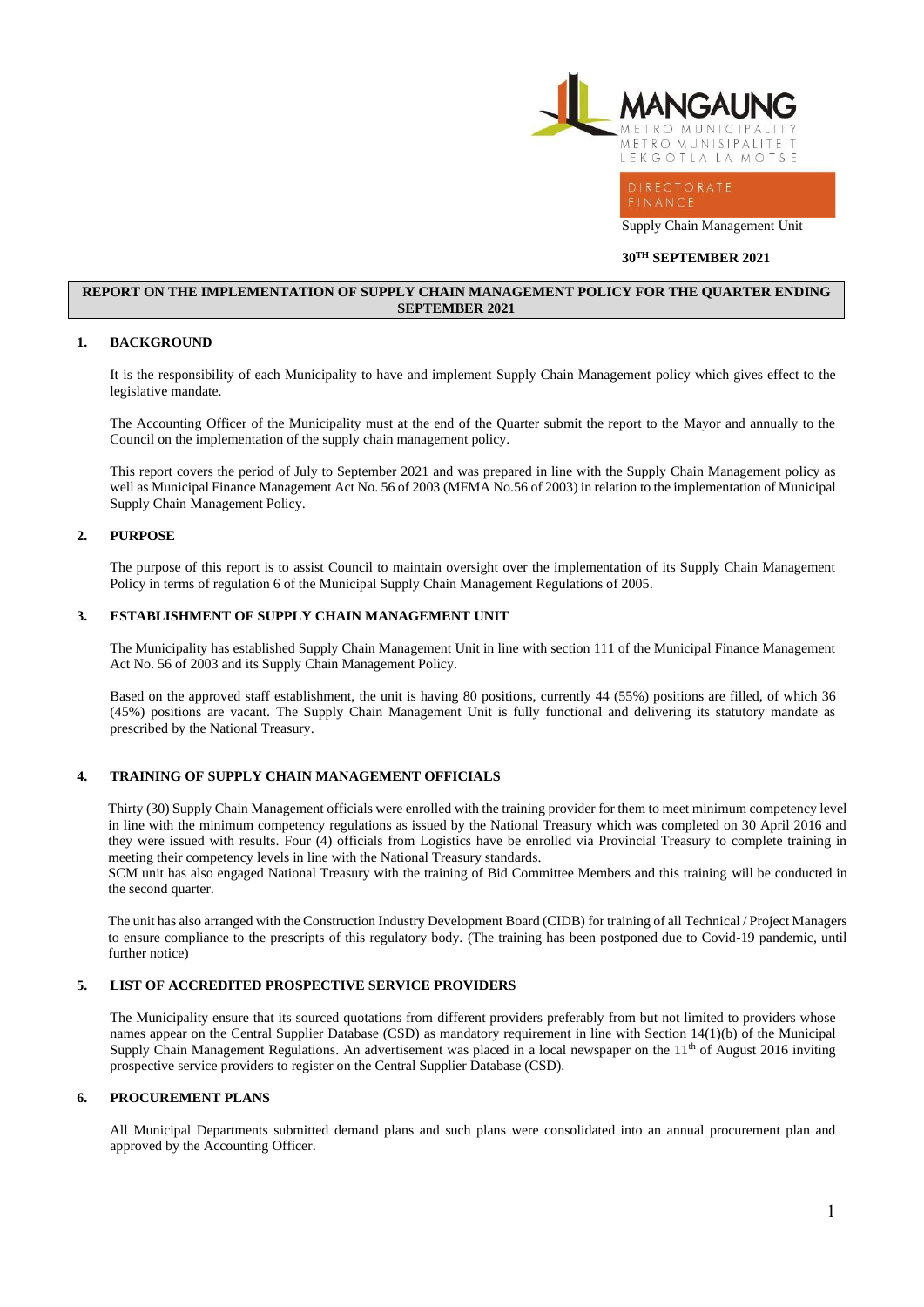## **A: DEMAND & ACQUISITION MANAGEMENT**

# **1. ADVERTISED BIDS DURING THE MONTH OF JULY – SEPTEMBER 2021.**

### **ADVERTISED BIDS.**

### **JULY 2021.**

The following were advertised bids during the month of July 2021.

### **BIDS BULLETIN: 160.**

| NO | <b>BID NUMBER</b>                   | <b>DESCRIPTION</b>                                                                                                                                                                       | <b>DOCUMENT</b><br><b>AMOUNT</b> | <b>CLOSING</b><br><b>DATE &amp; TIME</b> | <b>ADVERT ON</b><br><b>NEWSPAPER</b><br><b>&amp; WEBSITE</b> | <b>ADVERT ON</b><br><b>NOTICE</b><br><b>BOARD</b> |
|----|-------------------------------------|------------------------------------------------------------------------------------------------------------------------------------------------------------------------------------------|----------------------------------|------------------------------------------|--------------------------------------------------------------|---------------------------------------------------|
| 1. | MMMM/BID<br>574(A):<br>2020/2021    | Hiring of vehicles and equipment on as<br>and when required.                                                                                                                             | R1 319.00                        | Date:23 August<br>2021<br>Time: 11:30    | Yes.                                                         | Yes.                                              |
| 2. | MMM/BID<br>610:<br>2020/2021        | Supply and delivery of medical<br>consumables for Mangaung<br>Metropolitan<br>Municipality for a period of three years.                                                                  | R329.00                          | Date:10 August<br>2021<br>Time: 11:30    | Yes.                                                         | Yes.                                              |
| 3. | <b>MMM/BID</b><br>611:<br>2020/2021 | Supply and delivery of consumables for<br>a period of three years.                                                                                                                       | R329.00                          | Date:12 August<br>2021<br>Time: 11:30    | Yes.                                                         | Yes.                                              |
| 4. | MMM/BID<br>612:<br>2020/2021        | Supply and delivery of plumbing<br>material stock for a period of three years.                                                                                                           | R329.00                          | Date:16 August<br>2021<br>Time: 11:30    | Yes.                                                         | Yes.                                              |
| 5. | MMM/BID<br>613:<br>2020/2021        | Provisioning of events management<br>services for Mangaung Metropolitan<br>Municipality for a period of three years.                                                                     | R342.00                          | Date:17 August<br>2021<br>Time: 11:30    | Yes.                                                         | Yes.                                              |
| 6. | MMM/BID<br>614:<br>2020/2021        | Appointment of a panel of Town<br>Planners for Mangaung Metropolitan<br>Municipality for the period of three<br>years.                                                                   | R342.00                          | Date:19 August<br>2021<br>Time: 11:30    | Yes.                                                         | Yes.                                              |
| 7. | MMM/BID<br>615:<br>2020/2021        | Appointment of a service provider to<br>provide an interim automatic fare<br>collection (AFC) and advanced public<br>transport management system (APTMS)<br>for a period of three years. | R1 319.00                        | Date:19 August<br>2021<br>Time: 11:30    | Yes.                                                         | Yes.                                              |

### **AUGUST 2021.**

The following were advertised bids during the month of August 2021.

## **BIDS BULLETIN: NONE.**

| NO. | <b>BID NUMBER</b> | <b>DESCRIPTION</b>                                             | <b>DOCUMENT</b><br><b>AMOUNT</b> | <b>CLOSING</b><br><b>DATE &amp; TIME</b> | <b>ADVERT ON</b><br><b>NEWSPAPER</b><br>& WEBSITE | <b>ADVERT ON</b><br><b>NOTICE</b><br><b>BOARD</b> |
|-----|-------------------|----------------------------------------------------------------|----------------------------------|------------------------------------------|---------------------------------------------------|---------------------------------------------------|
|     |                   | There were no advertised bids during the month of August 2021. |                                  |                                          |                                                   |                                                   |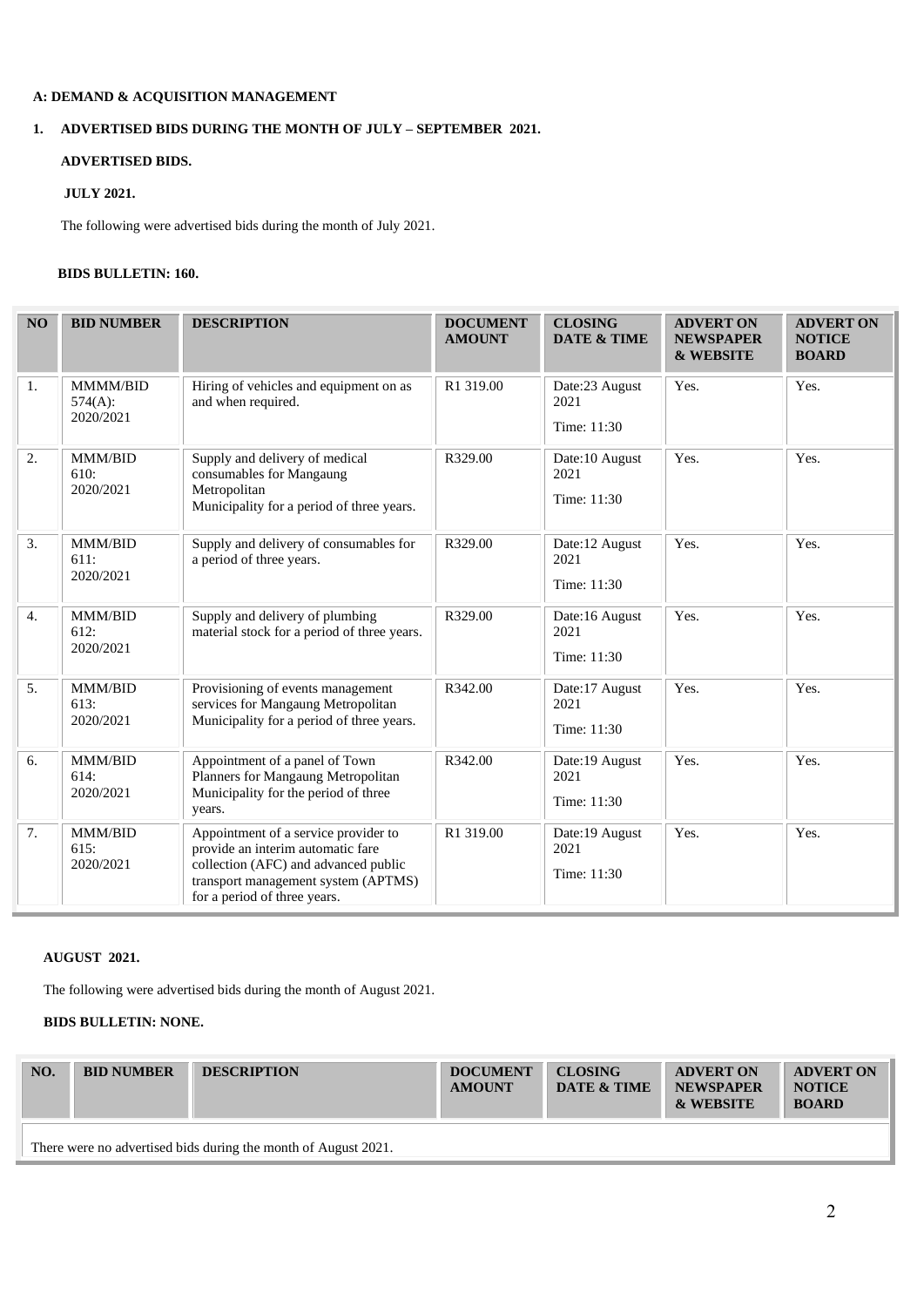The following were advertised bids during the month of September 2021.

# **BIDS BULLETIN: 161, 162 & 163.**

| NO  | <b>BID NUMBER</b>                                                                    | <b>DESCRIPTION</b>                                                                                                                                                            | <b>DOCUMENT</b><br><b>AMOUNT</b> | <b>CLOSING</b><br>DATE & TIME          | <b>ADVERT ON</b><br><b>NEWSPAPER</b><br><b>&amp; WEBSITE</b> | <b>ADVERT ON</b><br><b>NOTICE</b><br><b>BOARD</b> |
|-----|--------------------------------------------------------------------------------------|-------------------------------------------------------------------------------------------------------------------------------------------------------------------------------|----------------------------------|----------------------------------------|--------------------------------------------------------------|---------------------------------------------------|
| 1.  | MMM/BID<br>607:<br>2021/2022.                                                        | Provision of Security Services<br>(guarding, access control) at various<br>Council Buildings and Premises for a<br>period ending 30 June 2024.                                | R1 319.00                        | Date:21 October<br>2021<br>Time: 11:30 | Yes.                                                         | Yes.                                              |
| 2.  | MMM/BID<br>616:<br>2021/2022                                                         | The appointment of Traveling Agency<br>Services for Mangaung Metropolitan<br>Municipality for the period ending 30<br>June 2024.                                              | R329.00                          | Date:07 October<br>2021<br>Time: 11:30 | Yes.                                                         | Yes.                                              |
| 3.  | MMM/BID<br>617:<br>2021/2022                                                         | Appointment of Land Surveying<br>Services within Mangaung<br>Metropolitan Municipality for the<br>period ending 30 June 2024.                                                 | R342.00                          | Date:07 October<br>2021<br>Time: 11:30 | Yes.                                                         | Yes.                                              |
| 4.  | MMM/BID<br>618:<br>2021/2022                                                         | Irrigation inspection, reporting and<br>maintenance service contract in MMM<br>area on as and when needed for the<br>period ending 30 June 2024.                              | R342.00                          | Date:08 October<br>2021<br>Time: 11:30 | Yes.                                                         | Yes.                                              |
| 5.  | MMM/BID<br>619:<br>2021/2022                                                         | Appointment of an experienced<br>Service Provider for the supply and<br>maintenance of two-way radios and<br>related equipment for MMM for the<br>period ending 30 June 2024. | R342.00                          | Date:08 October<br>2021<br>Time: 11:30 | Yes.                                                         | Yes.                                              |
| 6.  | MMM/BID<br>620:<br>2021/2022                                                         | Construction of the Botshabelo<br>Hawkers Stalls Phase 2.                                                                                                                     | R342.00                          | Date:12 October<br>2021<br>Time: 11:30 | Yes.                                                         | Yes.                                              |
| 7.  | MMM/BID 620:<br>2021/2022.<br><b>ERRATUM</b><br>(Extension<br>of a closing<br>date). | Construction of the Botshabelo<br>Hawkers Stalls Phase 2.                                                                                                                     | R342.00.                         | Date:20 October<br>2021<br>Time: 11:30 | Yes.                                                         | Yes.                                              |
| 8.  | MMM/BID<br>621:<br>2021/2022                                                         | Installation of water and sewer at<br>Botshabelo Section D (1514<br>Households).                                                                                              | R1 319.00                        | Date:13 October<br>2021<br>Time: 11:30 | Yes.                                                         | Yes.                                              |
| 9.  | MMM/BID<br>622:<br>2021/2022                                                         | Construction of new Fire Station in<br>Botshabelo.                                                                                                                            | R1 319.00                        | Date:14 October<br>2021<br>Time: 11:30 | Yes.                                                         | Yes.                                              |
| 10. | MMM/BID<br>623:<br>2021/2022                                                         | Installation of water and sewer at<br>Botshabelo Section M (2551<br>Households).                                                                                              | R1 319.00                        | Date:15 October<br>2021<br>Time: 11:30 | Yes.                                                         | Yes.                                              |
| 11. | MMM/BID<br>624:<br>2021/2022                                                         | Installation of water and sewer at<br>Bloemside Phase 9 (1 950)<br>Households).                                                                                               | R1 319.00                        | Date:18 October<br>2021<br>Time: 11:30 | Yes.                                                         | Yes.                                              |
| 12. | MMM/BID<br>625:                                                                      | Appointment of 5 Service Providers<br>for the re-vitalisation and vacuuming                                                                                                   | R660.00                          | Date:19 October<br>2021                | Yes.                                                         | Yes.                                              |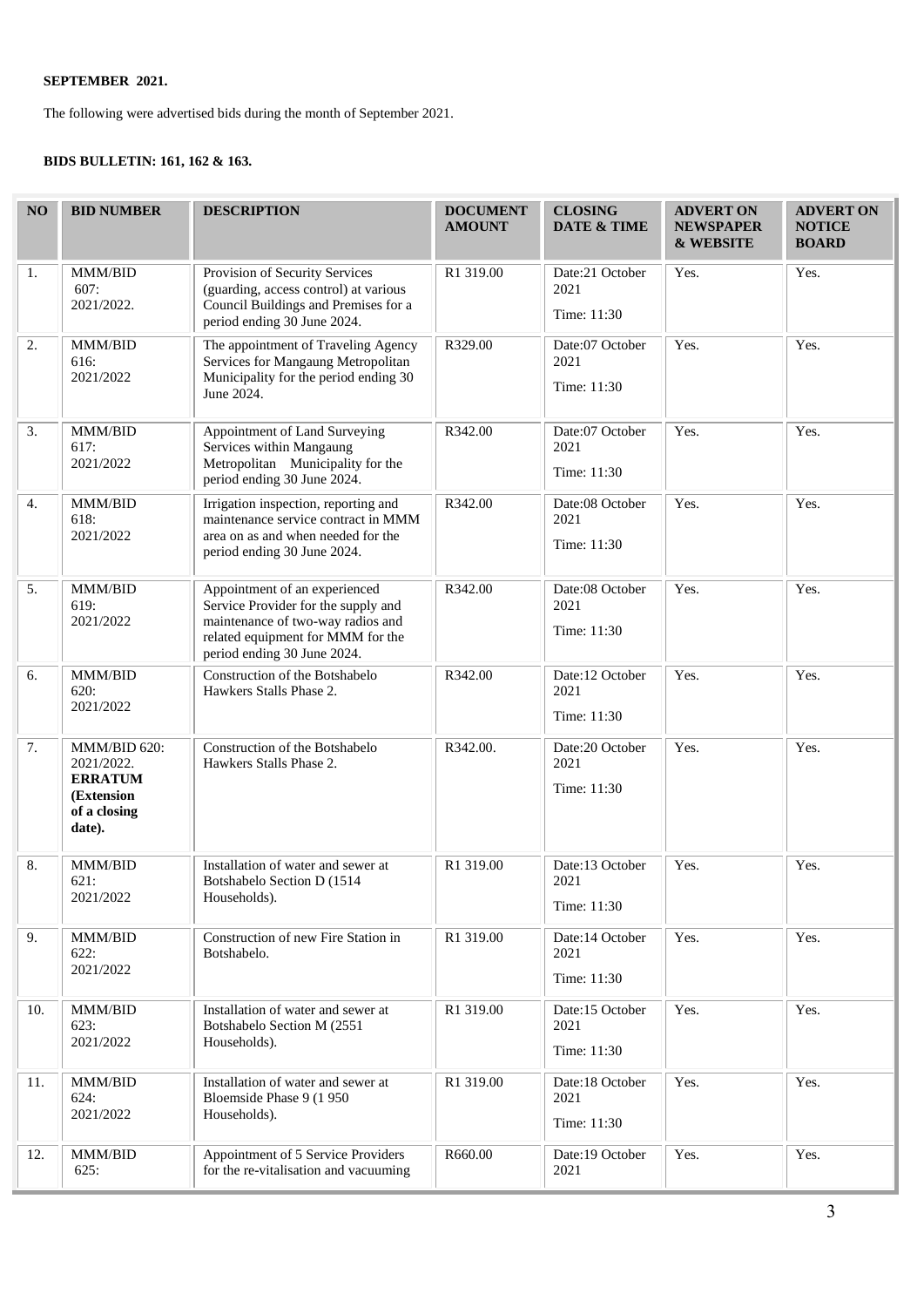|     | 2021/2022                     | of ventilated pit latrines around<br>Mangaung Metropolitan Municipality<br>as and when required, for a period<br>ending 30 June 2024.                                                                                                                                                                                                                                                                                                                                                                             |            | Time: 11:30                              |      |      |
|-----|-------------------------------|-------------------------------------------------------------------------------------------------------------------------------------------------------------------------------------------------------------------------------------------------------------------------------------------------------------------------------------------------------------------------------------------------------------------------------------------------------------------------------------------------------------------|------------|------------------------------------------|------|------|
| 13. | MMM/BID<br>626:<br>2021/2022. | Supply and delivery of shacks and<br>rental of mobile toilets for a period<br>ending 30 June 2024.                                                                                                                                                                                                                                                                                                                                                                                                                | R 329.00.  | Date:27 October<br>2021<br>Time: 11:30   | Yes. | Yes. |
| 14. | MMM/BID<br>627:<br>2021/2022. | Supply and delivery of heavy-duty<br>walk behind for the Parks Division (as<br>and when required) for the period<br>ending 30 June 2024.                                                                                                                                                                                                                                                                                                                                                                          | R 329.00.  | Date:28 October<br>2021<br>Time: 11:30   | Yes. | Yes. |
| 15. | MMM/BID<br>628:<br>2021/2022. | Supply and delivery of heavy - duty<br>tractor drawn lawnmowers for Parks<br>Division (as and when required) for<br>period ending 30 June 2024.                                                                                                                                                                                                                                                                                                                                                                   | R 329.00.  | Date:28 October<br>2021<br>Time: 11:30   | Yes. | Yes. |
| 16. | MMM/BID<br>629:<br>2021/2022. | Supply and delivery of heavy-duty<br>brush cutters for the Parks Division (as<br>and when required) for the period<br>ending 30 June 2024.                                                                                                                                                                                                                                                                                                                                                                        | R329.00.   | Date:28 October<br>2021<br>Time: 11:30   | Yes. | Yes. |
| 17. | MMM/BID<br>630:<br>2021/2022. | Mowing of grass in the entire<br>Mangaung Metropolitan Municipal<br>areas (as and when required) for the<br>period ending 30 June 2024.                                                                                                                                                                                                                                                                                                                                                                           | R342.00.   | Date:27<br>September 2021<br>Time: 11:30 | Yes. | Yes. |
| 18. | MMM/BID<br>631:<br>2021/2022. | Emergency unblocking, maintenance<br>and replacement of manholes and<br>sewer pipes around Mangaung<br>Metropolitan Municipality, as and<br>when required for a period ending 30th<br>June 2024.                                                                                                                                                                                                                                                                                                                  | R1 319.00. | Date:02<br>November 2021<br>Time: 11:30  | Yes. | Yes. |
| 19. | MMM/BID<br>632:<br>2021/2022. | Emergency door to door refuse<br>collection within Mangaung<br>Metropolitan Municipality for a period<br>ending 30 June 2024.                                                                                                                                                                                                                                                                                                                                                                                     | R660.00.   | Date:28<br>September 2021<br>Time: 11:30 | Yes. | Yes. |
| 20. | MMM/BID<br>633:<br>2021/2022. | Provision of ground water<br>augmentation services for a period<br>ending 30 June 2024.                                                                                                                                                                                                                                                                                                                                                                                                                           | R342.00.   | Date:03<br>November 2021<br>Time: 11:30  | Yes. | Yes. |
| 21. | MMM/BID 634:<br>2021/2022.    | Provision of a cleaning service within<br>the Mangaung Metropolitan<br>Municipality Towns for a period<br>ending 30 June 2024.                                                                                                                                                                                                                                                                                                                                                                                    | R342.00.   | Date:03<br>November 2021<br>Time: 11:30  | Yes. | Yes. |
| 22. | MMM/BID<br>635:<br>2021/2022. | Provision of Auto Electrical Services<br>for a period ending 30 June 2024.                                                                                                                                                                                                                                                                                                                                                                                                                                        | R342.00    | Date:22 October<br>2021<br>Time: 11:30   | Yes. | Yes. |
| 23. | MMM/BID<br>636:<br>2021/2022. | Supply and delivery of Paint and other<br>related items for a period ending 30<br>June 2024.                                                                                                                                                                                                                                                                                                                                                                                                                      | R342.00    | Date:25 October<br>2021<br>Time: 11:30   | Yes. | Yes. |
| 24. | MMM/BID<br>637:<br>2021/2022. | Air Conditioning and Refrigeration<br>systems: (a) To perform normal<br>Servicing on all Air-Conditioning<br>central systems and units,<br>Refrigeration systems and other<br>systems, (b) To perform normal repair<br>work on all Air-Conditioning central<br>systems and units, Refrigeration<br>systems not specified. (c) Supply spare<br>parts for service and repair work on all<br>Air-Conditioning central systems and<br>units, Refrigeration systems and others<br>not specified, (d) Supply, delivery, | R342.00    | Date:26 October<br>2021<br>Time: 11:30   | Yes. | Yes. |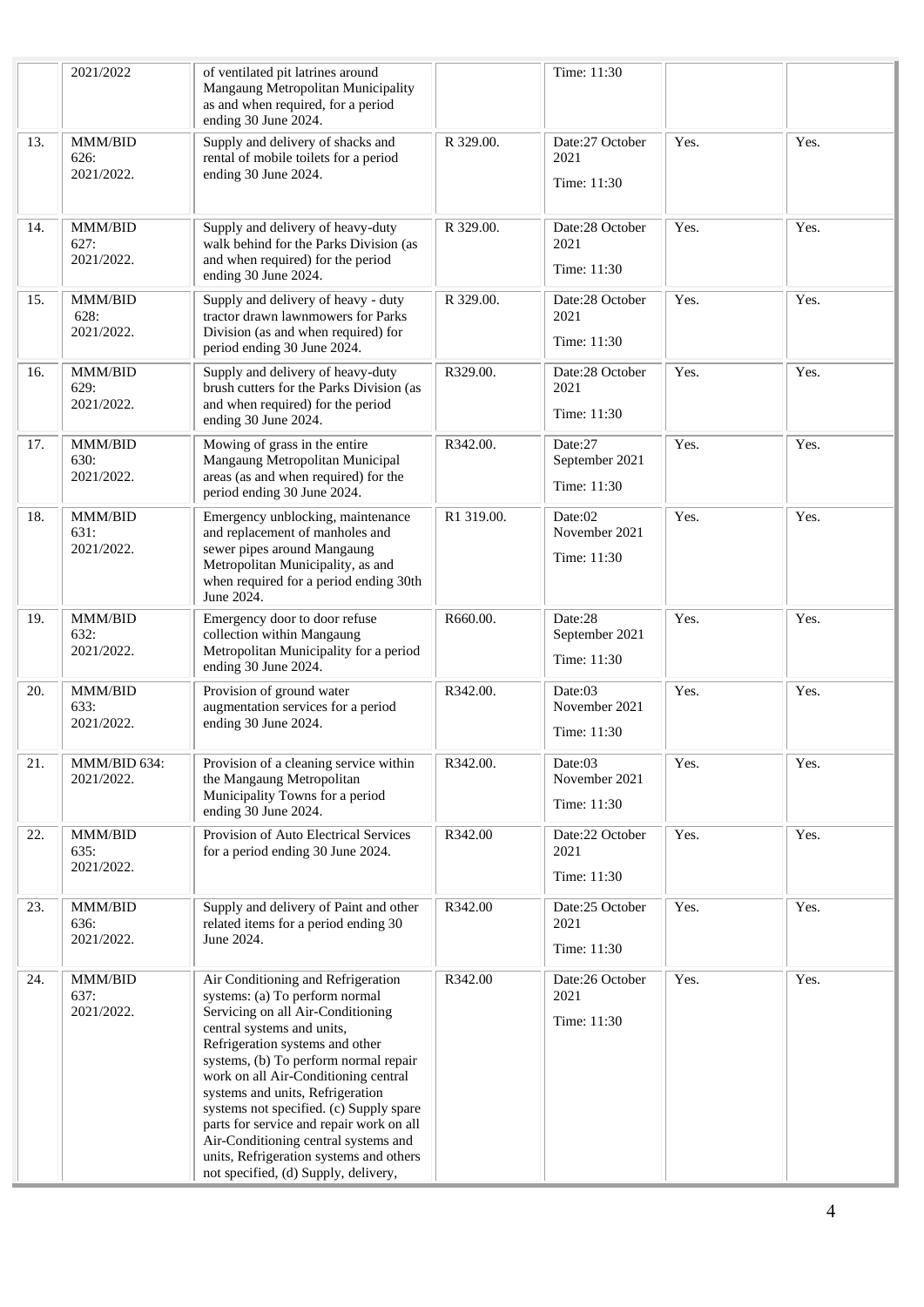|     |                                     | installation and commissioning units,<br>systems not specified for Auto<br>Electrical Services for a period ending<br>30 June 2024.                                     |                       |                                        |      |      |
|-----|-------------------------------------|-------------------------------------------------------------------------------------------------------------------------------------------------------------------------|-----------------------|----------------------------------------|------|------|
| 25. | <b>MMM/BID</b><br>638:<br>2021/2022 | Construction of new Community Hall<br>in Thaba Nchu Community Centre.                                                                                                   | R1 319.00             | Date:26 October<br>2021<br>Time: 11:30 | Yes. | Yes. |
| 26. | <b>MMM/BID</b><br>639:<br>2021/2022 | Supply and delivery of spares and<br>general maintenance of fleet for a<br>period ending 30 June 2024.                                                                  | R342.00               | Date:25 October<br>2021<br>Time: 11:30 | Yes. | Yes. |
| 27. | <b>MMM/BID</b><br>640:<br>2021/2022 | Appointment of Service Providers for<br>supply and delivery of various<br>categories of vehicles under full<br>maintenance lease for the period<br>ending 30 June 2024. | R <sub>1</sub> 319.00 | Date:22 October<br>2021<br>Time: 11:30 | Yes. | Yes. |

### **2. AWARDED BIDS FOR PROCUREMENT ABOVE R200 000.00 DURING THE MONTH OF JULY– SEPTEMBER 2021.**

# **JULY 2021.**

The following were awarded bids during the month of July 2021.

| NO. | <b>BID</b><br><b>NUMBER</b>         | <b>CONTRACT</b><br><b>DESCRIPTION</b>          | <b>NAME OF</b><br><b>SUPPLIER</b>           | <b>TOTAL</b><br><b>POINTS</b><br><b>SCORED</b> | <b>WOMEN</b>   | <b>YOUTH</b>   | <b>HDI</b><br><b>YES</b><br>N <sub>O</sub> | <b>LOCALLY</b><br><b>BASED</b><br><b>MANGAUNG</b><br>YES/NO | <b>TOTAL</b><br><b>CONTRACT</b><br><b>PRICE</b>                                | <b>PERIOD</b>         |
|-----|-------------------------------------|------------------------------------------------|---------------------------------------------|------------------------------------------------|----------------|----------------|--------------------------------------------|-------------------------------------------------------------|--------------------------------------------------------------------------------|-----------------------|
| 1.  | <b>MMM/BID</b><br>581:<br>2020/2021 | Supply and<br>delivery of<br>Library Material. | Everybody's<br>Books (Pty)<br>Ltd           | 100.00                                         | Yes            | N <sub>0</sub> | Yes                                        | N <sub>o</sub>                                              | Rates based<br>with the<br>available<br>budget of<br>R <sub>4</sub> 000 000.00 | Two<br>(02)<br>years. |
| 2.  | <b>MMM/BID</b><br>581:<br>2020/2021 | Supply and<br>delivery of<br>Library Material. | Van Schaik<br><b>Bookstore</b><br>(Pty) Ltd | 83.75                                          | Yes            | Yes            | Yes                                        | N <sub>o</sub>                                              | Rates based<br>with the<br>available<br>budget of<br>R <sub>4</sub> 000 000.00 | Two<br>(02)<br>years. |
| 3.  | <b>MMM/BID</b><br>581:<br>2020/2021 | Supply and<br>delivery of<br>Library Material. | Caxton<br><b>Books</b>                      | 94.50                                          | N <sub>0</sub> | Yes            | Yes                                        | N <sub>o</sub>                                              | Rates based<br>with the<br>available<br>budget of<br>R <sub>4</sub> 000 000.00 | Two<br>(02)<br>years. |

### **AUGUST 2021.**

The following were awarded bids during the month of August 2021.

| NO. | <b>BID</b><br><b>NUMBER</b>  | <b>CONTRACT</b><br><b>DESCRIPTION</b>                 | <b>NAME OF</b><br><b>SUPPLIER</b> | <b>TOTAL</b><br><b>POINTS</b><br><b>SCORED</b> | <b>WOMEN</b> | <b>YOUTH</b>   | HDI<br><b>YES</b><br><b>NO</b> | <b>LOCALLY</b><br><b>BASED</b><br><b>MANGAUNG</b><br><b>YES/NO</b> | <b>TOTAL</b><br><b>CONTRACT</b><br><b>PRICE</b>                                | <b>PERIOD</b>           |
|-----|------------------------------|-------------------------------------------------------|-----------------------------------|------------------------------------------------|--------------|----------------|--------------------------------|--------------------------------------------------------------------|--------------------------------------------------------------------------------|-------------------------|
| -1. | MMM/BID<br>589:<br>2020/2021 | Supply and<br>delivery of ICT<br>Hardware for<br>MMM. | Lesedi ICT<br>(Pty) Ltd           | 98.00                                          | Yes          | N <sub>0</sub> | Yes                            | Yes                                                                | Rates based<br>with the<br>available<br>budget of<br>R <sub>2</sub> 000 000.00 | Three<br>(03)<br>years. |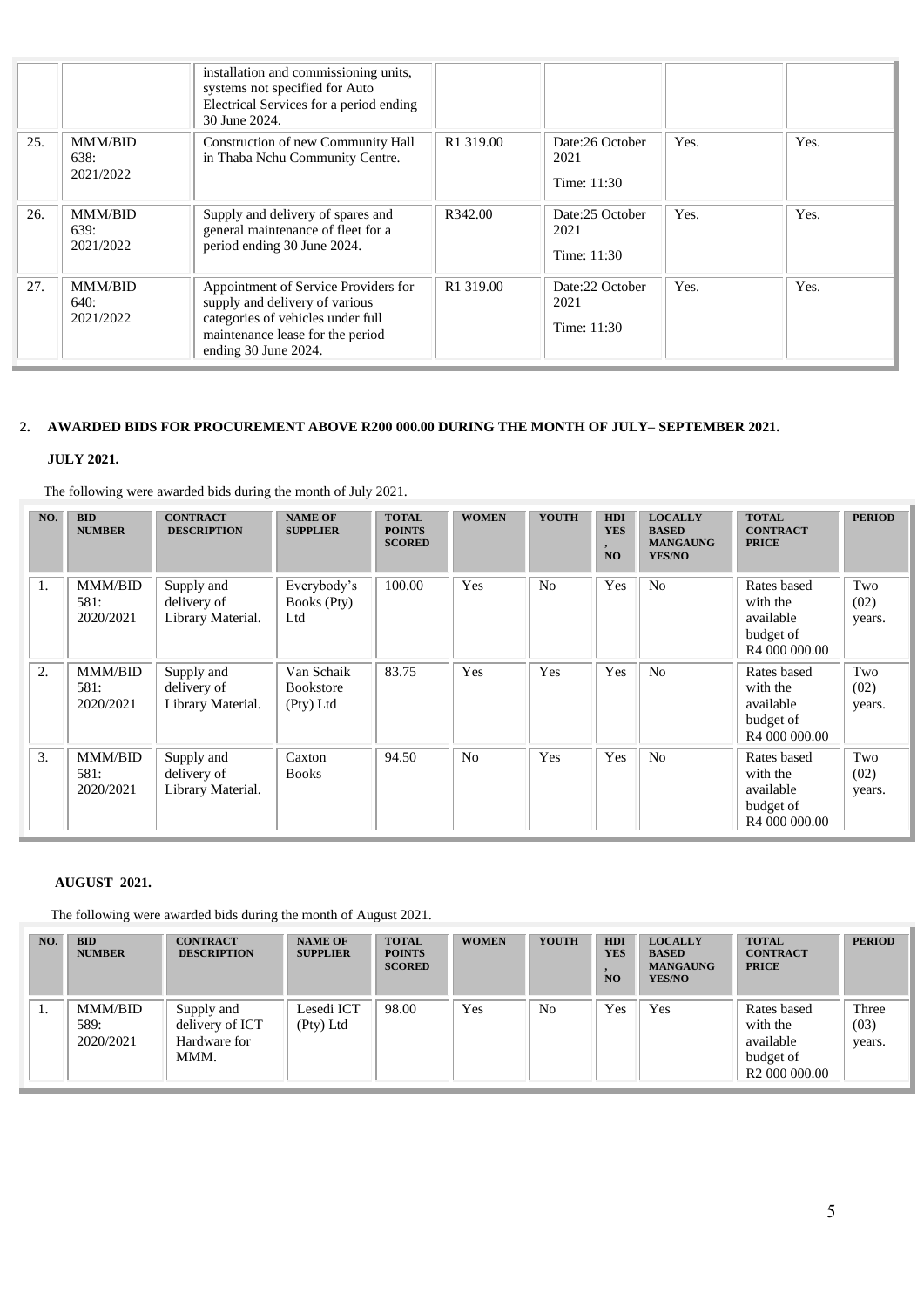The following were awarded bids during the month of September 2021.

| NO. | <b>BID</b><br><b>NUMBER</b> | <b>CONTRACT</b><br><b>DESCRIPTION</b> | <b>NAME OF</b><br><b>SUPPLIER</b> | <b>TOTAL</b><br><b>POINTS</b><br><b>SCORED</b> | <b>WOMEN</b> | <b>YOUTH</b> | <b>HDI</b><br>YES.<br>N <sub>O</sub> | <b>LOCALLY</b><br><b>BASED</b><br><b>MANGAUNG</b><br>YES/NO | <b>TOTAL</b><br><b>CONTRACT</b><br><b>PRICE</b> | <b>PERIOD</b> |
|-----|-----------------------------|---------------------------------------|-----------------------------------|------------------------------------------------|--------------|--------------|--------------------------------------|-------------------------------------------------------------|-------------------------------------------------|---------------|
|     |                             |                                       |                                   |                                                |              |              |                                      |                                                             |                                                 |               |

There were no awarded bids for the month of September 2021.

#### **3. ADVERTISED WRITTEN FORMAL QUOTATIONS FOR PROCUREMENT BETWEEN R30 001.00 – R200 000.00 DURING THE MONTH OF JULY– SEPTEMBER 2021.**

**JULY 2021.**

The following were written formal quotations advertised during the month of July 2021.

### **QUOTATIONS BULLETIN: 178**

| N <sub>O</sub> | <b>FORMAL</b><br><b>OUOTATION</b><br><b>NUMBER</b> | <b>DESCRIPTION</b>                            | <b>DOCUMENT</b><br><b>AMOUNT</b> | <b>CLOSING DATE &amp;</b><br><b>TIME</b> | <b>ADVERT ON</b><br><b>WEBSITE</b> | <b>ADVERT ON</b><br><b>NOTICE</b><br><b>BOARD</b> |
|----------------|----------------------------------------------------|-----------------------------------------------|----------------------------------|------------------------------------------|------------------------------------|---------------------------------------------------|
| .,             | MMM/FO<br>657:<br>2021/2022                        | Supply and delivery of<br>photocopying paper. | R <sub>132.00</sub> .            | Date:26 July 2021<br>Time: 11:00         | Yes.                               | Yes.                                              |

### **AUGUST 2021.**

The following were written formal quotations advertised during the month of August 2021.

### **QUOTATIONS BULLETIN: 179**

| NO.              | <b>FORMAL</b><br><b>OUOTATION</b><br><b>NUMBER</b> | <b>DESCRIPTION</b>                                                         | <b>DOCUMENT</b><br><b>AMOUNT</b> | <b>CLOSING DATE &amp;</b><br><b>TIME</b> | <b>ADVERT ON</b><br><b>WEBSITE</b> | <b>ADVERT ON</b><br><b>NOTICE</b><br><b>BOARD</b> |
|------------------|----------------------------------------------------|----------------------------------------------------------------------------|----------------------------------|------------------------------------------|------------------------------------|---------------------------------------------------|
| 1.               | MMM/FQ<br>658:<br>2021/2022                        | Supply and delivery of Engine<br>and Transmission and Hydraulic<br>Oil.    | R132.00.                         | Date:18 August<br>2021<br>Time: 11:00    | Yes.                               | Yes.                                              |
| 2.               | MMM/FQ<br>659:<br>2021/2022                        | Supply and delivery of Batteries.                                          | R132.00.                         | Date:18 August<br>2021<br>Time: 11:00    | Yes.                               | Yes.                                              |
| 3.               | MMM/FQ<br>660:<br>2021/2022                        | Supply and delivery of Thermal<br>Imaging Devices.                         | R132.00.                         | Date:18 August<br>2021<br>Time: 11:00    | Yes.                               | Yes.                                              |
| $\overline{4}$ . | MMM/FQ<br>661:<br>2021/2022                        | Supply and delivery of<br>Petrol-Powered Positive Pressure<br>Ventilators. | R132.00.                         | Date:18 August<br>2021<br>Time: 11:00    | Yes.                               | Yes.                                              |
| 5.               | MMM/FQ<br>662:<br>2021/2022                        | Supply and delivery of<br>Petrol-Powered Blowers.                          | R132.00.                         | Date:18 August<br>2021<br>Time: 11:00    | Yes.                               | Yes.                                              |
| 6.               | MMM/FQ<br>663:<br>2021/2022                        | Supply and delivery of Petrol-<br>Powered Rescue Saws.                     | R132.00.                         | Date:18 August<br>2021 Time: 11:00       | Yes.                               | Yes.                                              |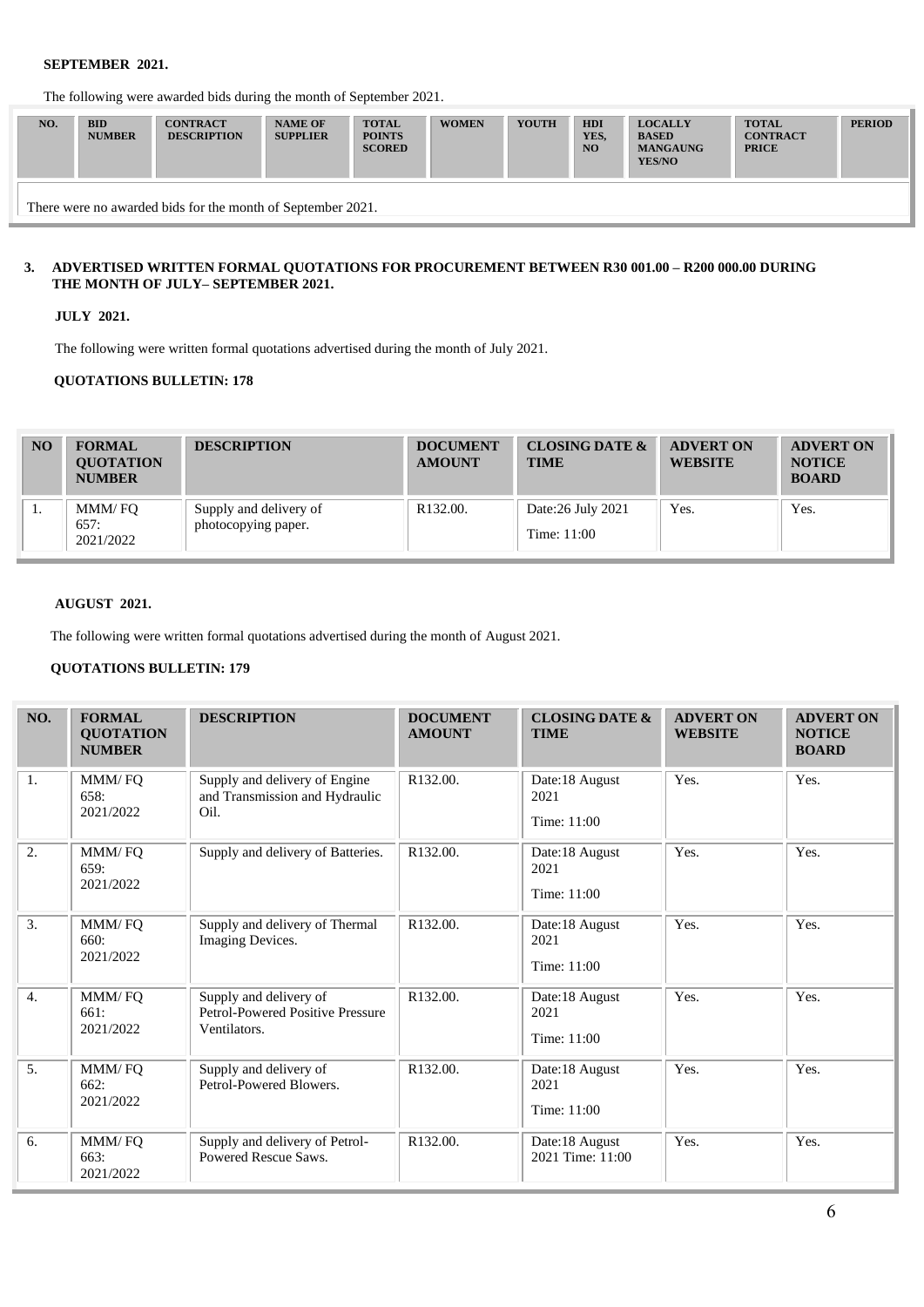The following were written formal quotations advertised during the month of September 2021.

## **QUOTATIONS BULLETIN: 180.**

| NO.              | <b>FORMAL</b><br><b>OUOTATION</b><br><b>NUMBER</b> | <b>DESCRIPTION</b>                                          | <b>DOCUMENT</b><br><b>AMOUNT</b> | <b>CLOSING DATE &amp;</b><br><b>TIME</b> | <b>ADVERT ON</b><br><b>WEBSITE</b> | <b>ADVERT ON</b><br><b>NOTICE</b><br><b>BOARD</b> |
|------------------|----------------------------------------------------|-------------------------------------------------------------|----------------------------------|------------------------------------------|------------------------------------|---------------------------------------------------|
| 1.               | MMM/FO<br>664:<br>2021/2022                        | Branding/Marketing items for<br>the launch of Metro Police. | R132.00.                         | Date:23 September<br>2021<br>Time: 11:00 | Yes.                               | Yes.                                              |
| 2.               | MMM/FQ<br>665:<br>2021/2022                        | Corporate gift items for the<br>launch of Metro Police.     | R132.00.                         | Date:23 September<br>2021<br>Time: 11:00 | Yes.                               | Yes.                                              |
| 3.               | MMM/FO<br>666:<br>2021/2022                        | Catering for the launch of Metro<br>Police.                 | R132.00.                         | Date:23 September<br>2021<br>Time: 11:00 | Yes.                               | Yes.                                              |
| $\overline{4}$ . | MMM/FO<br>667:<br>2021/2022                        | Decorating items for the launch<br>of Metro Police.         | R132.00.                         | Date:23 September<br>2021<br>Time: 11:00 | Yes.                               | Yes.                                              |

### **4. AWARDED WRITTEN FORMAL QUOTATIONS FOR PROCUREMENT R30 001 – R200 000, 00 DURING THE MONTH OF JULY – SEPTEMBER 2021.**

#### **JULY 2021.**

The following were awarded written formal quotations during the month of July 2021.

| NO. | <b>FORMAL</b><br><b>OUOTATION</b><br><b>NUMBER</b> | <b>DESCRIPTION</b>                                    | <b>NAME OF</b><br><b>SUPPLIER</b>                        | VALUE (R)                                                                       | <b>TOTAL</b><br><b>POINTS</b><br><b>SCORED</b> | <b>DURATION</b>                                                                    |
|-----|----------------------------------------------------|-------------------------------------------------------|----------------------------------------------------------|---------------------------------------------------------------------------------|------------------------------------------------|------------------------------------------------------------------------------------|
| 1.  | MMM/FO<br>655:<br>2020/2021                        | Supply and delivery of<br>EPWP: PPE and safety tools. | <b>Lenegele Legacy</b><br>(Pty) Ltd                      | Total unit price of<br>R5 730.10 with the<br>available budget of<br>R765 942.00 | 100.00                                         | Six (06) months<br>period.<br>Limited to<br>R <sub>200</sub> 000.00.               |
| 2.  | MMM/FO<br>656:<br>2020/2021                        | Supply and delivery of<br>equipment and tools.        | Sakhi Sizwe<br><b>Primary</b><br>co-operative<br>limited | R44 909.43 with the<br>available budget of<br>R765 942.00                       | 100.00                                         | Delivery period of<br>fourteen (14) days.<br>Limited to<br>R <sub>200</sub> 000.00 |

### **AUGUST 2021.**

The following were awarded written formal quotations during the month of August 2021.

| NO.                                                                              | <b>FORMAL</b><br><b>OUOTATION</b><br><b>NUMBER</b> | <b>DESCRIPTION</b> | <b>NAME OF</b><br><b>SUPPLIER</b> | VALUE $(R)$ | <b>TOTAL</b><br><b>POINTS</b><br><b>SCORED</b> | <b>DURATION</b> |  |  |  |
|----------------------------------------------------------------------------------|----------------------------------------------------|--------------------|-----------------------------------|-------------|------------------------------------------------|-----------------|--|--|--|
| There were no awarded written formal quotations during the month of August 2021. |                                                    |                    |                                   |             |                                                |                 |  |  |  |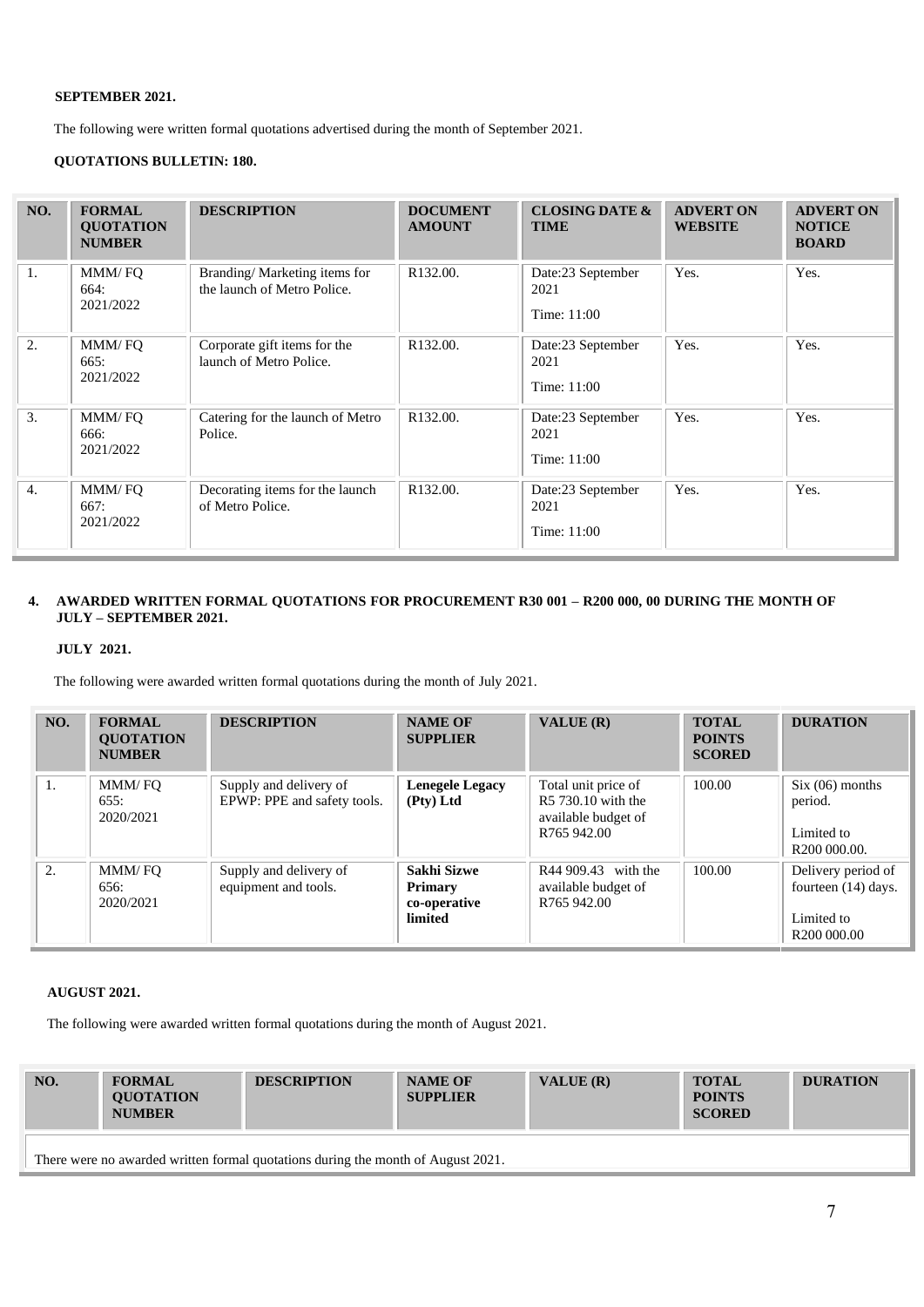The following were awarded written formal quotations during the month of September 2021.

| NO.              | <b>FORMAL</b><br><b>QUOTATION</b><br><b>NUMBER</b> | <b>DESCRIPTION</b>                                                                                                                                                                                          | <b>NAME OF</b><br><b>SUPPLIER</b>                                                                                     | VALUE (R)                                                                             | <b>TOTAL</b><br><b>POINTS</b><br><b>SCORED</b>             | <b>DURATION</b>                                            |
|------------------|----------------------------------------------------|-------------------------------------------------------------------------------------------------------------------------------------------------------------------------------------------------------------|-----------------------------------------------------------------------------------------------------------------------|---------------------------------------------------------------------------------------|------------------------------------------------------------|------------------------------------------------------------|
| 1.               | MMM/FQ<br>657:<br>2021/2022                        | Supply and delivery of<br>Photocopying Paper.                                                                                                                                                               | <b>Nakanyane</b><br><b>Business</b><br><b>Solutions (NBS)</b>                                                         | Total unit price<br>R 330.00 with the<br>available budget from<br>Stock Control Vote. | 100,00                                                     | $Six (06)$ months<br>period.<br>Limited to<br>R200 000.00. |
| $\overline{2}$ . | MMM/FQ<br>658:<br>2021/2022                        | Supply and delivery of<br>Engine and Transmission<br>and Hydraulic Oil.                                                                                                                                     | <b>Bokomoso</b><br><b>Agencies (Pty)</b><br>Ltd T/A Stoney's<br>Wheel & Tyre                                          | Total unit price<br>R 33,740.00 with the<br>available<br>R4 780 797.98.               | 98,00                                                      | $Six (06)$ months<br>period.<br>Limited to<br>R200 000.00. |
| 3.               | MMM/FQ<br>660:<br>2021/2022                        | Supply and delivery of<br>Thermal Imaging Devices.                                                                                                                                                          | <b>Marce Projects</b><br>Total unit price<br>R 12,857.00 with the<br>(Pty) Ltd<br>available budget of<br>R120 000.00. |                                                                                       | 98,00                                                      | $Six (06)$ months<br>period.<br>Limited to<br>R200 000.00. |
| 4.               | MMM/FQ<br>661:<br>2021/2022                        | 98,00<br>Supply and delivery of<br><b>Marce Projects</b><br>Total unit price<br>Petrol-Powered Positive<br>R 29,596.00 with the<br>(Pty) Ltd<br>Pressure Ventilators.<br>available budget of<br>R90 000.00. |                                                                                                                       |                                                                                       | $Six (06)$ months<br>period.<br>Limited to<br>R200 000.00. |                                                            |
| 5.               | MMM/FQ<br>662:<br>2021/2022                        | Supply and delivery of<br>Petrol-Powered Blowers.                                                                                                                                                           | <b>Marce Projects</b><br>(Pty) Ltd                                                                                    | Total unit price<br>R 9,125.00 with the<br>available budget of<br>R30 000.00.         | 98,00                                                      | $Six (06)$ months<br>period.<br>Limited to<br>R200 000.00. |
| 6.               | MMM/FQ<br>664:<br>2021/2022                        | Branding/Marketing items<br>for the launch of Metro<br>Police.                                                                                                                                              | Xhibit It (Pty)<br>Total unit price<br>R 50 848.65 with the<br>Ltd<br>available budget of<br>R1 000 000.00.           |                                                                                       | 100,00                                                     | $Six (06)$ months<br>period.<br>Limited to<br>R200 000.00. |
| 7.               | MMM/FQ<br>665:<br>2021/2022                        | Corporate gift items for the<br>launch of Metro Police.                                                                                                                                                     | Xhibit It (Pty)<br>Ltd                                                                                                | Total unit price<br>R 111.18 with the<br>available budget of<br>R1 000 000.00.        | 100,00                                                     | $Six (06)$ months<br>period.<br>Limited to<br>R200 000.00. |
| 8.               | MMM/FQ<br>666:<br>2021/2022                        | Catering for the launch of<br>Metro Police.                                                                                                                                                                 | Farai<br>Management &<br><b>Services</b>                                                                              | Total unit price<br>R 117.90 with the<br>available budget of<br>R1 000 000.00.        | 100,00                                                     | $Six (06)$ months<br>period.<br>Limited to<br>R200 000.00. |
| 9.               | MMM/FQ<br>667:<br>2021/2022                        | Decorating items for the<br>launch of Metro Police.                                                                                                                                                         | Xhibit It (Pty)<br>Ltd                                                                                                | Total unit price<br>R 71 714.50<br>with the available<br>budget of<br>R1 000 000.00.  | 100,00                                                     | $Six (06)$ months<br>period.<br>Limited to<br>R200 000.00. |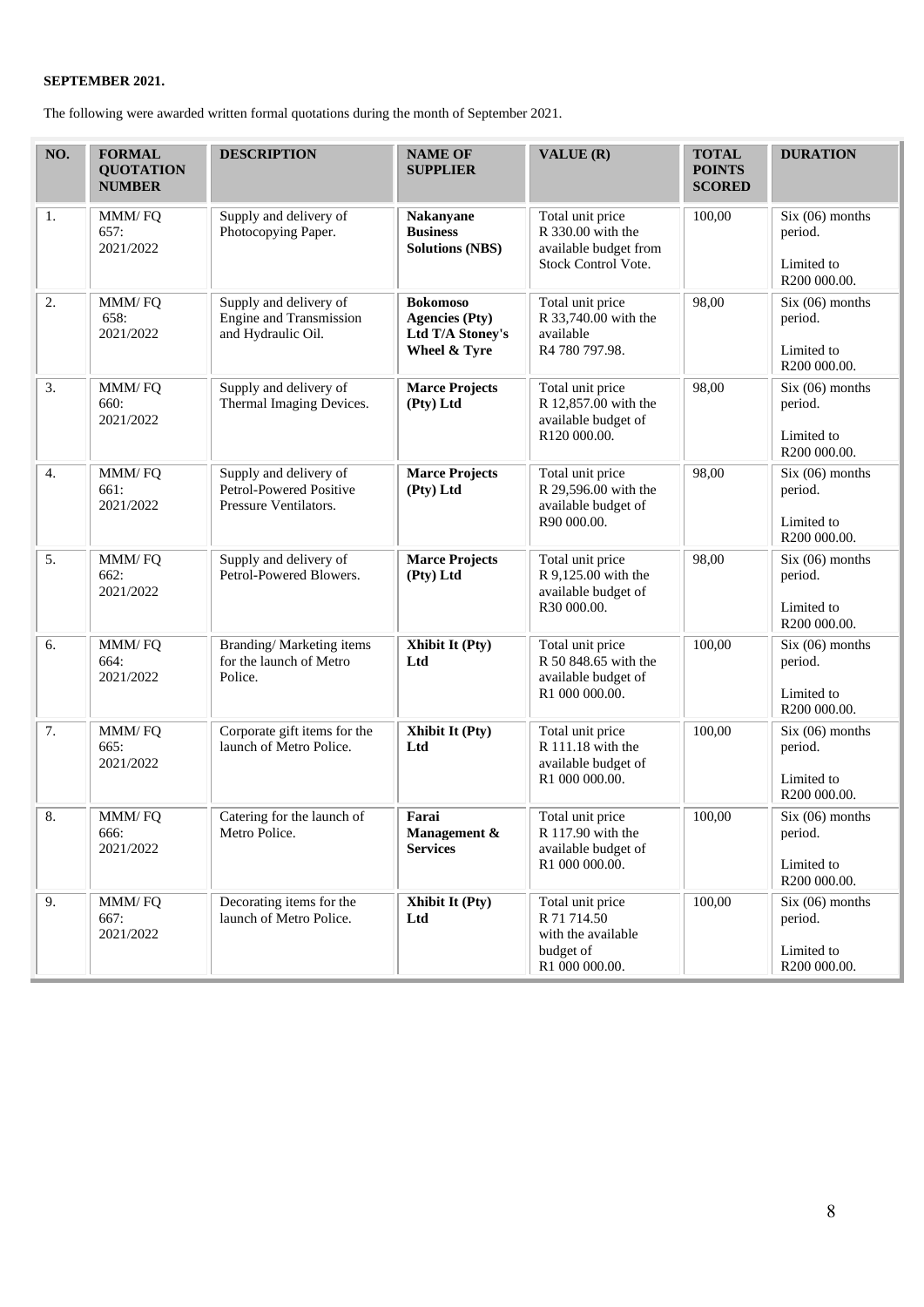### **5. BIDS AND QUOTATIONS DOCUMENT SALES DURING THE MONTH OF JULY– SEPTEMBER 2021.**

Sale of bid documents from July – September 2021.

| <b>BANKING</b>     | <b>VALUE</b> $(R)$        |
|--------------------|---------------------------|
| <b>BIDS</b>        | R <sub>1</sub> 183 828.00 |
| QUOTATIONS         | 8 4 4 8 .00<br>R          |
| <b>GRAND TOTAL</b> | R <sub>1</sub> 192 276.00 |

#### **6. APPROVED PANEL SYSTEM PROCUREMENT DURING THE MONTH OF JULY – SEPTEMBER 2021.**

The purpose of the panel system procurement is to ensure that Supply Chain Unit complies with section 217 (1) of the Constitution of South Africa to coordinate the implementation of panel system in a fair, equitable, transparent, competitive and cost-effective manner. This exercise is prescribed in the Supply Chain Management Policy under section 23.16 to allocate work to appointed service providers placed on the panel on a rotational basis.

#### **JULY 2021**

The following were approved panel system procurement during the month of July 2021.

| NO. | <b>REFERENCE</b><br><b>NUMBER</b> | <b>BID</b><br><b>NUMBER</b>   | <b>NAME OF SUPPLIER</b>                        | <b>SERVICE</b>                                                                                                                                                                                                  | VALUE (R)         | <b>NUMBER OF</b><br><b>OUOTATIONS</b><br><b>RECEIVED</b> |
|-----|-----------------------------------|-------------------------------|------------------------------------------------|-----------------------------------------------------------------------------------------------------------------------------------------------------------------------------------------------------------------|-------------------|----------------------------------------------------------|
| 1.  | PAN116<br>2019/2020               | <b>MMM/BID</b><br>523 2018/19 | Glad Africa Consulting<br>Engineers (Pty) Ltd. | Design, Documentation and<br>Supervision of IPTN Road<br>Infrastructure -UFS and<br>Brandwag Turnaround Points.                                                                                                 | Gazetted<br>Rates | One $(01)$                                               |
| 2.  | <b>PAN124</b><br>2019/20          | <b>MMM/BID</b><br>523 2018/19 | MKR<br>(Pty)<br>Trading<br>LTD.                | Appointing of Health and Safety<br>Consultants to assist in certifying<br>H/S files and managing the<br>project were necessary:<br>Plumbing services and repair and<br>renovation of Bayswater Fire<br>Station. | Gazetted<br>Rates | One $(01)$                                               |

#### **AUGUST 2021**

The following were approved panel system procurement during the month of August 2021.

| NO.              | <b>REFERENCE</b><br><b>NUMBER</b> | <b>BID</b><br><b>NUMBER</b>        | <b>NAME OF SUPPLIER</b>               | <b>SERVICE</b>                                                                                                          | VALUE $(R)$         | <b>NUMBER OF</b><br><b>QUOTATIONS</b><br><b>RECEIVED</b> |
|------------------|-----------------------------------|------------------------------------|---------------------------------------|-------------------------------------------------------------------------------------------------------------------------|---------------------|----------------------------------------------------------|
| 1.               | <b>PAN104</b><br>2020/2021        | MMM/BID:<br>533<br>2019/2020       | Mosa Consulting.                      | Upgrading and configuration of<br>offices at Gabriel Dichabe<br>Building.                                               | Negotiated<br>Rates | N/A                                                      |
| 2.               | <b>PAN134</b><br>2020/2021        | MMM/BID:<br>424(A)<br>2017/2018    | Fypson (Pty) Ltd.                     | Appointment of consultants to<br>conduct a feasibility study for<br>the development of a Cemetery<br>in Tierpoort Farm. | Gazetted<br>Rates   | N/A                                                      |
| 3.               | <b>PAN135</b><br>2020/2021        | MMM/BID:<br>531 $(A)$<br>2019/2020 | LO Technologies.                      | Assessment, reporting,<br>implementation, and<br>management of current Call<br>Centres.                                 | Gazetted<br>Rates   | N/A                                                      |
| $\overline{4}$ . | PAN <sub>136</sub><br>2020/2021   | MMM/BID:<br>533<br>2019/2020       | Thato ya Lesedi Trading<br>(Pty) Ltd. | Upgrading and renovations of<br>Data Centres: Bram Fischer<br>Building and Mangaung<br>Regional Office.                 | Negotiated<br>Rates | N/A                                                      |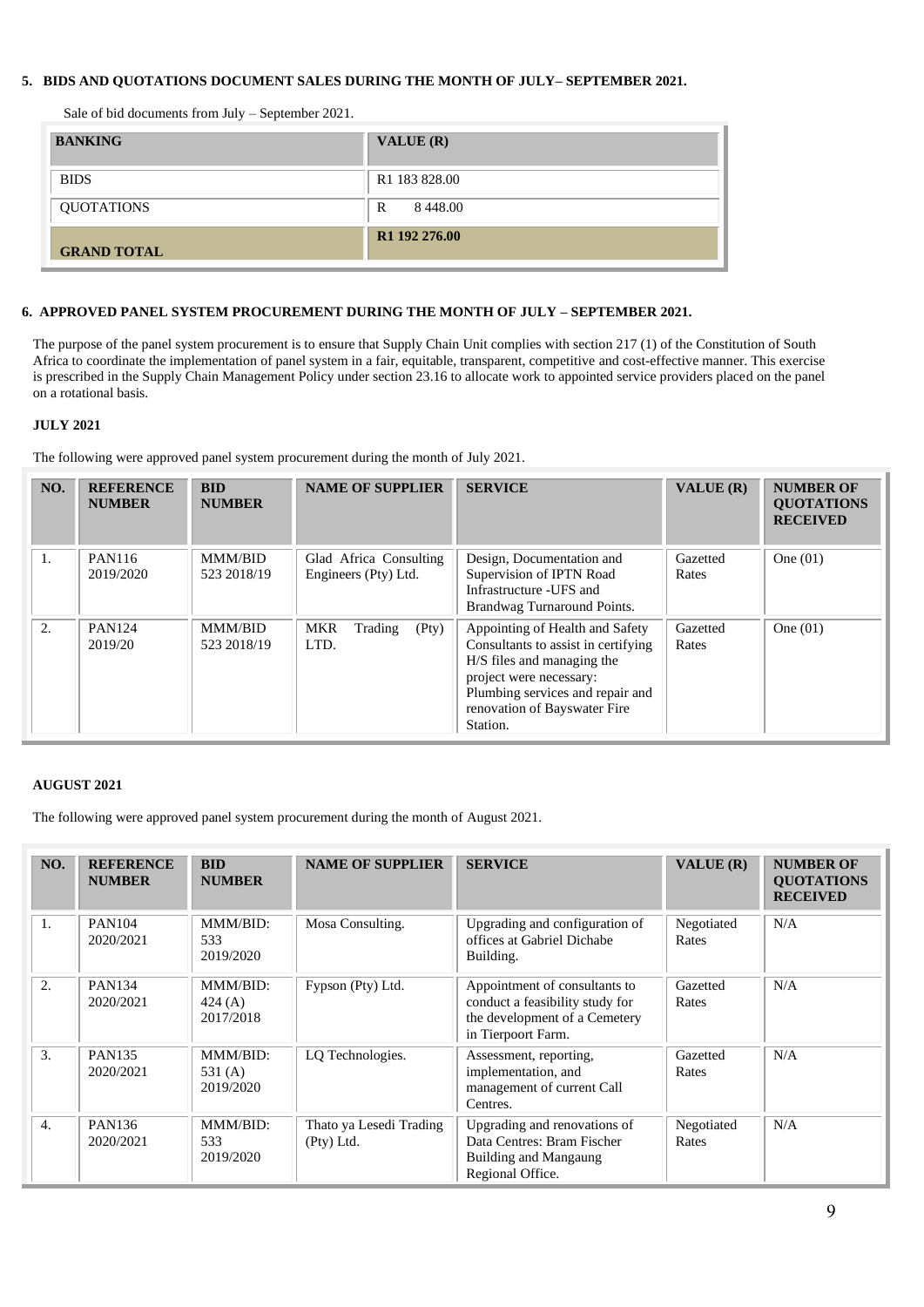| 5.             | <b>PAN137</b><br>2020/2021 | MMM/RID:<br>531(A)<br>2019/2020 | Tanosa Group.                                      | Developing, reviewing of<br>policies, processes, and<br>performance management<br>system: ICT Environment. | Gazetted<br>Rates       | N/A        |
|----------------|----------------------------|---------------------------------|----------------------------------------------------|------------------------------------------------------------------------------------------------------------|-------------------------|------------|
| 6.             | <b>PAN138</b><br>2020/2021 | MMM/BID:<br>530<br>2019/2020    | The Bright Future 412                              | Emergency open order -<br>Plumbing works for all<br>Municipal Buildings.                                   | R <sub>100</sub> 000.00 | One $(01)$ |
| 7 <sub>1</sub> | <b>PAN139</b><br>2020/2021 | MMM/BID:<br>533<br>2019/2020    | MJ Phulane<br>Construction Catering &<br>Cleaning. | Emergency open order - Welding<br>works needed on emergency<br>basis.                                      | R <sub>100</sub> 000.00 | One $(01)$ |
| 8.             | <b>PAN001</b><br>2021/2022 | MMM/BID:<br>520<br>2018/2019    | <b>SADC</b> Project<br>Consulting (Pty) Ltd.       | Appointment of consultants to<br>conduct a Traffic Impact Study<br>at Navalsview Cemetery.                 | Gazetted<br>Rates       | N/A        |
| 9.             | <b>PAN013</b><br>2021/2022 | MMM/BID:<br>523<br>2018/2019    | <b>Tsela Tsweu Consulting</b><br>Engineers.        | Landfill site, queries assessment<br>and audit of work performed.                                          | Gazetted<br>Rates       | N/A        |

The following were approved panel system procurement during the month of September 2021.

| NO.              | <b>REFERENCE</b><br><b>NUMBER</b> | <b>BID</b><br><b>NUMBER</b> | <b>NAME OF SUPPLIER</b>                  | <b>SERVICE</b>                                                                                                                                                               | VALUE (R)                                                                     | <b>NUMBER OF</b><br><b>OUOTATIONS</b><br><b>RECEIVED</b> |
|------------------|-----------------------------------|-----------------------------|------------------------------------------|------------------------------------------------------------------------------------------------------------------------------------------------------------------------------|-------------------------------------------------------------------------------|----------------------------------------------------------|
| 1.               | <b>PAN014</b><br>2021/2022        | MMM/BID<br>520 2018/2019    | Phethogo Consulting.                     | Appointment of Structural<br>Engineers, Architectural<br><b>Engineers and Quantity</b><br>Surveyors for rehabilitation of<br>Klein Magasa Heritage<br>Precinct.              | <b>Gazetted Rates</b>                                                         | N/A                                                      |
| 2.               | <b>PAN016</b><br>2021/2022        | MMM/BID<br>520 2018/2019    | Udasa Project Partners.                  | Appointment of Structural<br>Engineers, Architectural<br><b>Engineers and Quantity</b><br>Surveyors for renovation of<br>Bochabela Boxing Arena.                             | <b>Gazetted Rates</b>                                                         | N/A                                                      |
| 3.               | <b>PAN017</b><br>2021/2022        | MMM/BID<br>518 2018/2019    | <b>MKRK</b> Contractors.                 | Paving of Naval Hill parking<br>area Phase 3 and walkway<br>links red pavers and grass<br>blocks.                                                                            | Negotiated<br>Rates                                                           | N/A                                                      |
| $\overline{4}$ . | <b>PAN025</b><br>2021/2022        | MMM/BID<br>523 2018/2019    | Engineering Aces.                        | <b>Appointment of Consultants</b><br>for Structural Assessment and<br>design of Buildings<br>(Botshabelo).                                                                   | <b>Gazetted Rates</b>                                                         | N/A                                                      |
| 5.               | <b>PAN026</b><br>2021/2022        | MMM/BID<br>520 2018/2019    | Narren Mistry<br>Architects.             | Appointment of architectural<br>firm for Naval Hill entrance<br>gate design upgrade.                                                                                         | <b>Gazetted Rates</b>                                                         | N/A                                                      |
| 6.               | <b>PAN027</b><br>2021/2022        | MMM/BID<br>523 2018/2019    | <b>Batatise Consulting</b><br>Engineers. | Appointment of Consulting<br><b>Engineers for Structural</b><br>Assessment and design of<br>bridges and buildings for the<br>development of a Municipal<br>Pound Botshabelo. | <b>Gazetted Rates</b>                                                         | N/A                                                      |
| 7.               | <b>PAN028</b><br>2021/2022        | MMM/BID<br>449 2017/2018    | <b>AAM</b> Geomatics (Pty)<br>Ltd.       | Land Surveyors for repegging<br>of sites in Botshabelo and<br>Thaba-Nchu.                                                                                                    | Tariff scale as<br>approved by<br>Geomatics<br>Institute and<br>South African | N/A                                                      |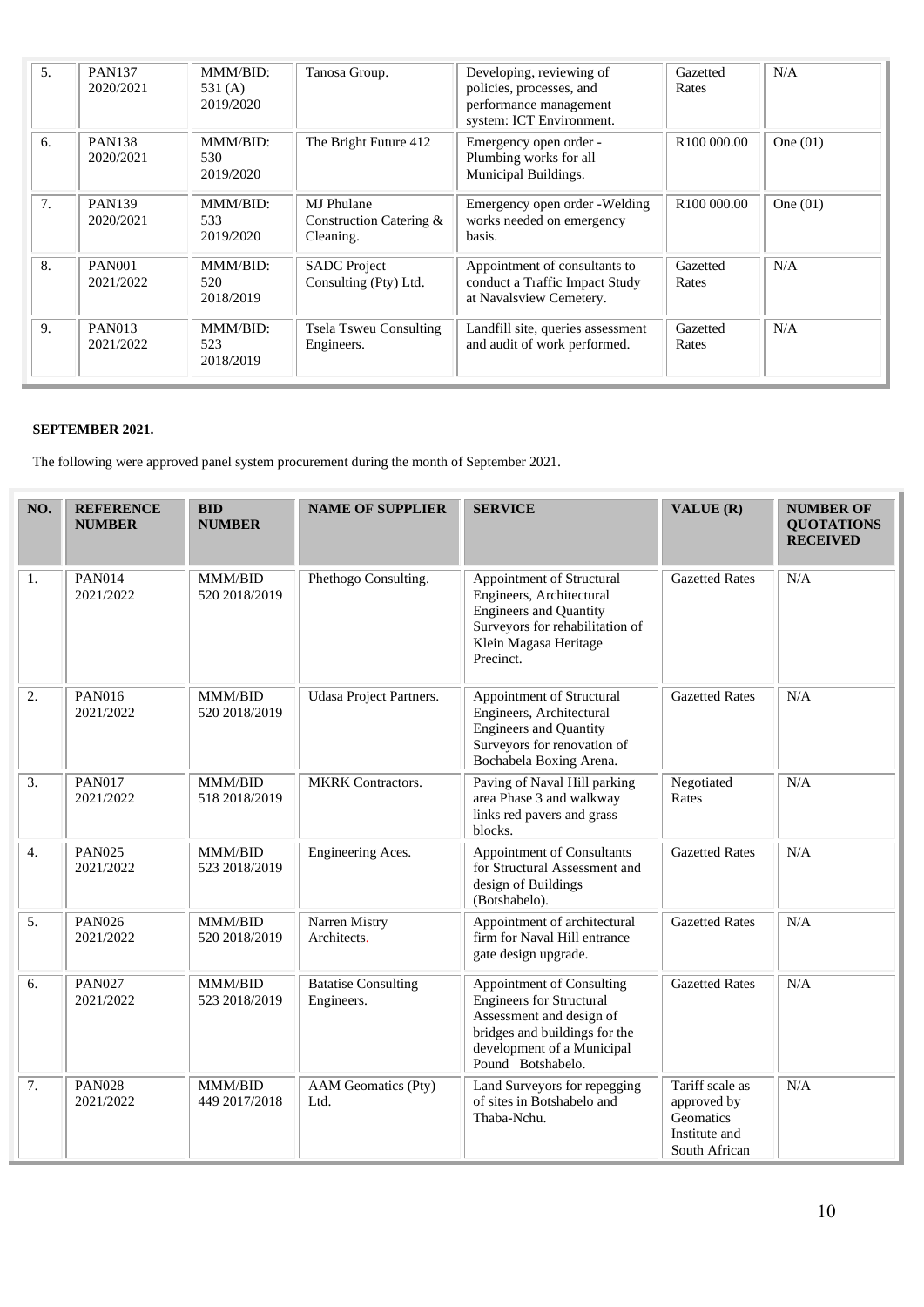|     |                            |                          |                                                                                    |                                                                                                                                        | Council for<br>Planners                                                                                  |            |
|-----|----------------------------|--------------------------|------------------------------------------------------------------------------------|----------------------------------------------------------------------------------------------------------------------------------------|----------------------------------------------------------------------------------------------------------|------------|
| 8.  | <b>PAN029</b><br>2021/2022 | MMM/BID<br>449 2017/2018 | TC Setati Incorporated.                                                            | Land Surveyors for repegging<br>various erven in Wepener.                                                                              | Tariff scale as<br>approved by<br>Geomatics<br>Institute and<br>South African<br>Council for<br>Planners | N/A        |
| 9.  | <b>PAN030</b><br>2021/2022 | MMM/BID<br>449 2017/2018 | TC Setati Incorporated.                                                            | Land Surveyor for repegging<br>of erf 23730 Bergman.                                                                                   | Tariff scale as<br>approved by<br>Geomatics<br>Institute and<br>South African<br>Council for<br>Planners | N/A        |
| 10. | <b>PAN032</b><br>2021/2022 | MMM/BID<br>530 2019/2020 | Mapopix (Pty) Ltd.                                                                 | Plumbing Works: SCM<br>Building -laying of new pipes.                                                                                  | R51 522.86                                                                                               | One $(01)$ |
| 11. | <b>PAN033</b><br>2021/2022 | MMM/BID<br>530 2019/2020 | Garenyatswe General<br>Trading (Pty) Ltd.                                          | Plumbing Works: Housing<br>Scheme and old Age Homes -<br>Omega, Alpha, Bloemhof Flats<br>and Stillerus.                                | R440 102.15                                                                                              | One $(01)$ |
| 12. | <b>PAN034</b><br>2021/2022 | MMM/BID<br>533 2019/2020 | MJ Phulane<br>Construction.                                                        | Welding Works: Hamilton<br>Bowling Club.                                                                                               | R37 931.40                                                                                               | One $(01)$ |
| 13. | <b>PAN036</b><br>2021/2022 | MMM/BID<br>520 2018/2019 | <b>SADC</b> Project<br>Consulting (Pty) Ltd                                        | Review of traffic assessments:<br>Farm Mooivlakke 1047,<br>Filling station and shop in<br>Heidedal, Medi-Clinic new<br>Parking Garage. | <b>Gazetted Rates</b>                                                                                    | N/A        |
| 14. | <b>PAN037</b><br>2021/2022 | MMM/BID<br>520 2018/2019 | <b>Rohm Consulting</b>                                                             | Review of traffic assessments:<br>Plot 4 Spitskop, Plot 31<br>Spitskop, Mimosa Mall/<br>Brandwag Centre.                               | <b>ECSA</b> Tariff                                                                                       | N/A        |
| 15. | <b>PAN038</b><br>2021/2022 | MMM/BID<br>520 2018/2019 | Q and A Consulting<br>Engineering Services and<br>Project Management<br>(Pty) Ltd. | Appointment of Traffic<br>Engineers for development of<br>Mangaung Comprehensive<br><b>Integrated Transport Plan</b><br>(CITP).        | <b>Gazetted Rates</b>                                                                                    | N/A        |
| 16. | <b>PAN039</b><br>2021/2022 | MMM/BID<br>530 2019/2020 | Monageng General<br>Trading.                                                       | Plumbing Works: Solid Waste<br>& Roads and Stormwater.                                                                                 | R80 532.18                                                                                               | One $(01)$ |
| 17. | PAN041<br>2021/2022        | MMM/BID<br>533 2019/2020 | MJ Phulane<br>Construction.                                                        | Welding Works: Supply,<br>delivery, and erection of steel<br>configured containers.                                                    | R779 731.09                                                                                              | One $(01)$ |
| 18. | <b>PAN042</b><br>2021/2022 | MMM/BID<br>530 2019/2020 | Monageng General<br>Trading.                                                       | Plumbing Works: Kagisanong,<br>Paradise and Norman Doubell<br>Hall, Leslie Monnanyane and<br>Heidedal Offices.                         | R142 894.32                                                                                              | One $(01)$ |
| 19. | <b>PAN043</b><br>2021/2022 | MMM/BID<br>530 2019/2020 | Garenyatswe General<br>Trading.                                                    | Plumbing Works: Fleet<br>Management, Pump Station,<br>CCTV, Disaster Management<br>Centre and Hostel 1 Offices.                        | R107962.08                                                                                               | One $(01)$ |
| 20. | <b>PAN045</b><br>2021/2022 | MMM/BID<br>530 2019/2020 | Manopix (Pty) Ltd.                                                                 | Plumbing Works: Bayswater<br>Fire Station and Stadium and<br>Bloemanda Swimming Pool.                                                  | R50 397.17                                                                                               | One $(01)$ |
| 21. | <b>PAN047</b><br>2021/2022 | MMM/BID<br>518 2018/2019 | Nomano Trading.                                                                    | Beautification of the City/<br>Main Entrances.                                                                                         | Negotiated<br>Rates                                                                                      | N/A        |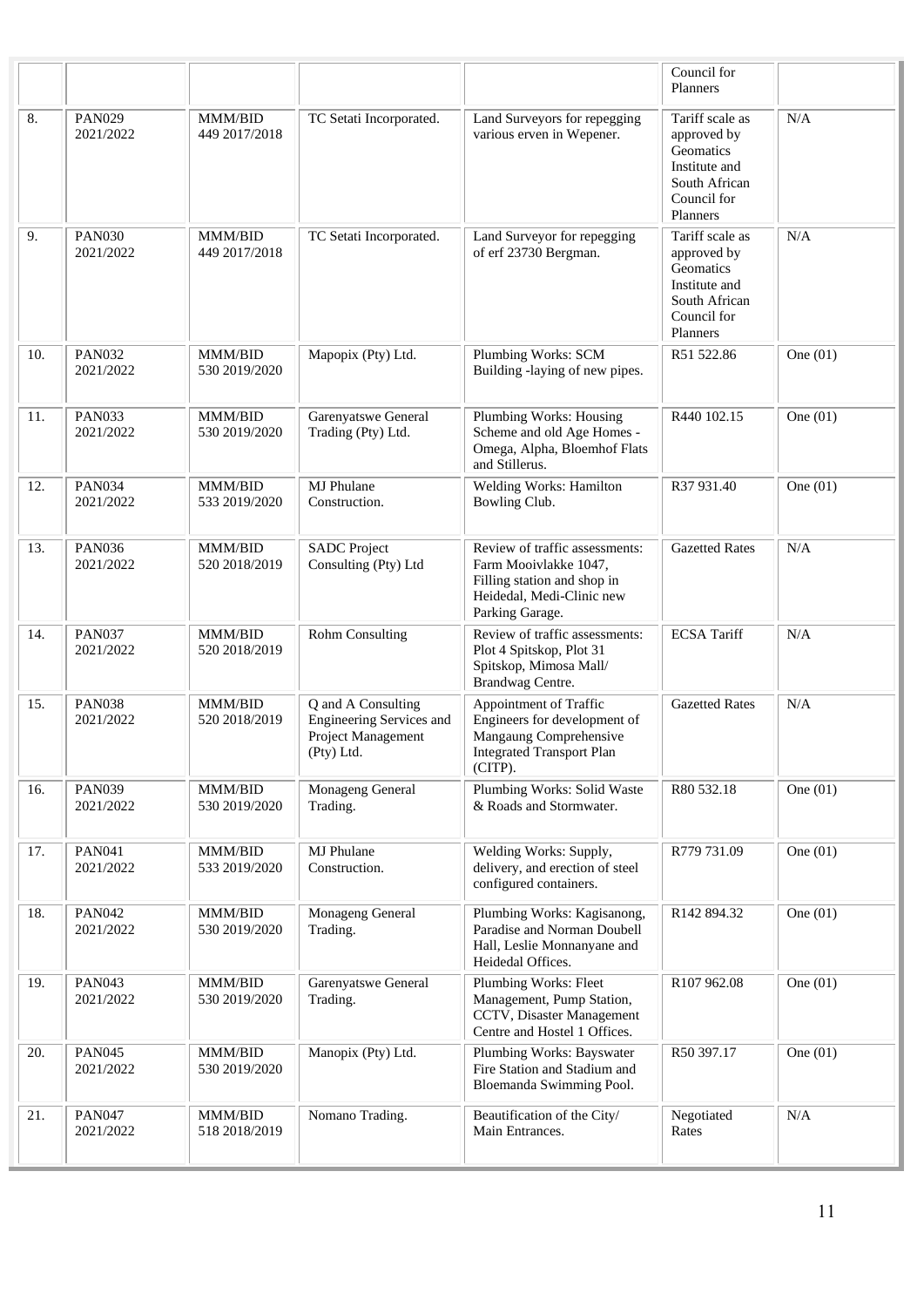| 22. | <b>PAN048</b><br>2021/2022 | <b>MMM/BID</b><br>530 2019/2020 | Garenyatswe General<br>Trading (Pty) Ltd. | Emergency open order for<br>plumbing works at various<br>MMM Buildings.       | R173 913.04                                                                                               | One $(01)$ |
|-----|----------------------------|---------------------------------|-------------------------------------------|-------------------------------------------------------------------------------|-----------------------------------------------------------------------------------------------------------|------------|
| 23. | <b>PAN049</b><br>2021/2022 | <b>MMM/BID</b><br>533 2019/2020 | <b>MJ</b> Phulane<br>Construction.        | Emergency open order for<br>welding works at various<br><b>MMM</b> Buildings. | R <sub>173</sub> 9 <sub>13.04</sub>                                                                       | One $(01)$ |
| 24. | <b>PAN050</b><br>2021/2022 | <b>MMM/BID</b><br>449 2017/2018 | AAM Geomatics.                            | Appointment of Land<br>Surveyors for repegging of<br>sites in Lourie Park.    | Tariff scale as<br>approved by<br>Geomatics<br>Institute and<br>South African<br>Council for<br>Planners. | N/A        |
| 25. | <b>PAN054</b><br>2021/2022 | <b>MMM/BID</b><br>449 2017/2018 | AAM Geomatics.                            | Appointment of Land<br>Surveyors for surveying 17<br>erven.                   | Tariff scale as<br>approved by<br>Geomatics<br>Institute and<br>South African<br>Council for<br>Planners. | N/A        |

#### **7.1 PROCUREMENT OF GOODS AND SERVICES THROUGH SECTION 15.8.3 OF SUPPLY CHAIN MANAGEMENT POLICY FROM JULY – SEPTEMBER 2021 - ACQUISITION MANAGEMENT**

When procuring works, goods and services, Supply Chain Management Unit shall be exempted from obtaining three (3) quotations and such shall be limited to R 200 000.00 (vat inclusive).

Preferably, the preferred service provider must be on the Supply Chain Management accredited list of service providers or meet the listing criteria. Where is impractical to obtain service provider from the accredited list or meeting minimum listing criteria, such Procurement will be approved by the General Manager responsible for Supply Chain Management / Chief Financial Officer.

### **JULY 2021.**

The following were the approved procurement through Acquisition Management under section 15.8.3 of SCM Policy during the month of July 2021.

| NO. | <b>REFERENCE</b><br><b>NOUMBER</b> | <b>NAME OF</b><br><b>SUPPLIER</b> | <b>SERVICE</b> | <b>MONTH</b> | <b>VALUE</b> $(R)$ | <b>DIRECTORATE</b> | <b>REASONS</b><br><b>PROVIDED BY</b><br><b>USERS</b> |
|-----|------------------------------------|-----------------------------------|----------------|--------------|--------------------|--------------------|------------------------------------------------------|
|-----|------------------------------------|-----------------------------------|----------------|--------------|--------------------|--------------------|------------------------------------------------------|

There was no approved procurement through Acquisition Management under section 15.8.3 of SCM Policy during the month of July 2021.

### **AUGUST 2021.**

The following were the approved procurement through Acquisition Management under section 15.8.3 of SCM Policy during the month August 2021.

| NO.                                                                                                                                  | <b>REFERENCE</b><br><b>NOUMBER</b> | <b>NAME OF</b><br><b>SUPPLIER</b> | <b>SERVICE</b> | <b>MONTH</b> | VALUE $(R)$ | <b>DIRECTORATE</b> | <b>REASONS</b><br><b>PROVIDED BY</b><br><b>USERS</b> |  |
|--------------------------------------------------------------------------------------------------------------------------------------|------------------------------------|-----------------------------------|----------------|--------------|-------------|--------------------|------------------------------------------------------|--|
| There was no approved procurement through Acquisition Management under section 15.8.3 of SCM Policy during the month of August 2021. |                                    |                                   |                |              |             |                    |                                                      |  |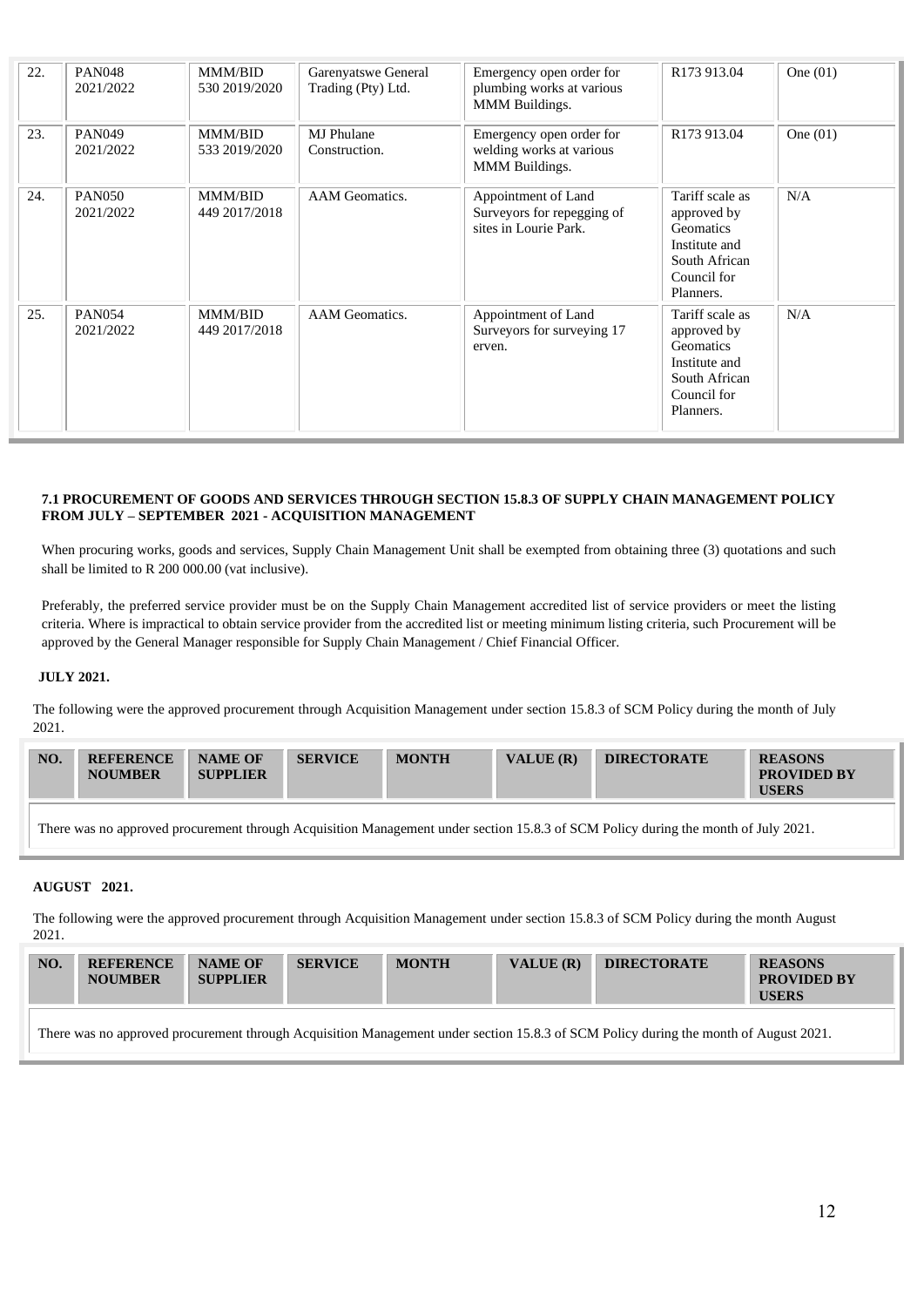The following were the approved procurement through Acquisition Management under section 15.8.3 of SCM Policy during the month September 2021.

| NO.              | <b>REFERENCE</b><br>NO. | <b>NAME OF</b><br><b>SUPPLIER</b> | <b>SERVICE</b>                                                                                    | <b>MONTH</b>      | VALUE (R)             | <b>DIRECTORATE</b>             | <b>REASONS</b><br><b>PROVIDED BY</b><br><b>USERS</b>                                                                                       |
|------------------|-------------------------|-----------------------------------|---------------------------------------------------------------------------------------------------|-------------------|-----------------------|--------------------------------|--------------------------------------------------------------------------------------------------------------------------------------------|
| $\mathbf{1}$     | Fleet No.0023           | Komatsu                           | Repair and service,<br>replace light,<br>mounting pins and<br>busches etc.                        | September<br>2021 | R55 993.25            | Engineering<br>Services        | As per section<br>15.8.3 in the SCM<br>policy Sub<br><b>Section No. 7</b><br>(General repairs<br>and maintenance<br>of agent<br>products). |
| 2.               | Fleet No. 0025          | Komatsu                           | Repair and service.                                                                               | September<br>2021 | R11 516.05            | Engineering<br><b>Services</b> | As per section<br>15.8.3 in the SCM<br>policy Sub<br><b>Section No. 7</b><br>(General repairs<br>and maintenance<br>of agent<br>products). |
| 3.               | Fleet No.0026           | Komatsu                           | 2000hr service,<br>repair oil leak on<br>transmission,<br>replace bucket tip.                     | September<br>2021 | R25 480.79            | Engineering<br><b>Services</b> | As per section<br>15.8.3 in the SCM<br>policy Sub<br><b>Section No. 7</b><br>(General repairs<br>and maintenance<br>of agent<br>products). |
| $\overline{4}$ . | Fleet No. 0049          | Komatsu                           | Repair and service,<br>replace lights, hood<br>lock, fan belt,<br>radiator cap and<br>bucket tip. | September<br>2021 | R31 627.15            | Engineering<br>Services        | As per section<br>15.8.3 in the SCM<br>policy Sub<br><b>Section No. 7</b><br>(General repairs<br>and maintenance<br>of agent<br>products). |
| 5.               | Fleet No. 0050          | Komatsu                           | Repair and service<br>accelerator, replace<br>monitor, fuel<br>bucket tips etc.                   | September<br>2021 | R50 910.40            | Engineering<br>Services        | As per section<br>15.8.3 in the SCM<br>policy Sub<br><b>Section No. 7</b><br>(General repairs<br>and maintenance<br>of agent<br>products). |
| 6.               | Fleet No.0064           | <b>UD</b> Trucks                  | 20 000km service<br>and repair APQ.                                                               | September<br>2021 | R8 129.63             | Engineering<br>Services        | As per section<br>15.8.3 in the SCM<br>policy Sub<br><b>Section No. 7</b><br>(General repairs<br>and maintenance<br>of agent<br>products). |
| 7.               | Fleet No.1056           | Bell<br>Equipment                 | Repair radiator<br>tank and caps,<br>bucket tips and<br>rims and tyres.                           | September<br>2021 | R80 160.61            | Engineering<br>Services        | As per section<br>15.8.3 in the SCM<br>policy Sub<br><b>Section No. 7</b><br>(General repairs<br>and maintenance<br>of agent<br>products). |
| 8.               | Fleet No.1057           | Bell<br>Equipment                 | Supply hoses,<br>wheel nuts and<br>engine oil.                                                    | September<br>2021 | R <sub>2</sub> 579.10 | Engineering<br>Services        | As per section<br>15.8.3 in the SCM<br>policy Sub                                                                                          |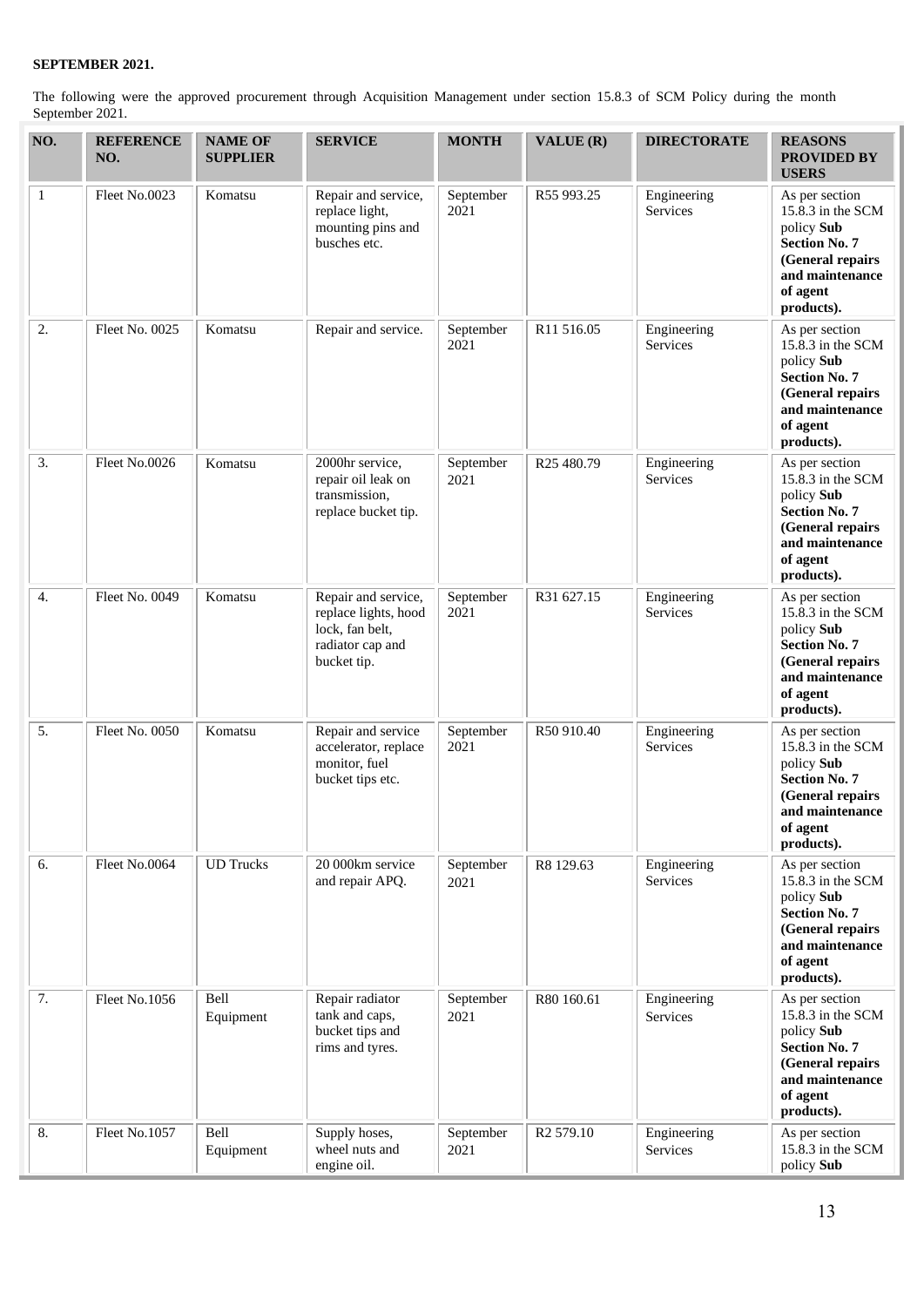|     |                |                   |                                                                                                       |                   |             |                                | <b>Section No. 7</b><br>(General repairs<br>and maintenance<br>of agent<br>products).                                                      |
|-----|----------------|-------------------|-------------------------------------------------------------------------------------------------------|-------------------|-------------|--------------------------------|--------------------------------------------------------------------------------------------------------------------------------------------|
| 9.  | Fleet No.1069  | Bell<br>Equipment | Repair cutting<br>edges, fuel system<br>and services,<br>replace thermostat.                          | September<br>2021 | R106 384.59 | Engineering<br><b>Services</b> | As per section<br>15.8.3 in the SCM<br>policy Sub<br><b>Section No. 7</b><br>(General repairs<br>and maintenance<br>of agent<br>products). |
| 10. | Fleet No.1096  | Barloworld        | Trouble short RHS<br>trade not turning.                                                               | September<br>2021 | R6867.60    | Engineering<br>Services        | As per section<br>15.8.3 in the SCM<br>policy Sub<br><b>Section No. 7</b><br>(General repairs<br>and maintenance<br>of agent<br>products). |
| 11. | Fleet No.1096  | Barloworld        | Tip, retainers,<br>protectors, and<br>pins.                                                           | September<br>2021 | R20 783.07  | Engineering<br>Services        | As per section<br>15.8.3 in the SCM<br>policy Sub<br><b>Section No. 7</b><br>(General repairs<br>and maintenance<br>of agent<br>products). |
| 12. | Fleet No.1101  | Bell<br>Equipment | Repair ball joint<br>and blade guides<br>and service.                                                 | September<br>2021 | R89 870.79  | Engineering<br>Services        | As per section<br>15.8.3 in the SCM<br>policy Sub<br><b>Section No. 7</b><br>(General repairs<br>and maintenance<br>of agent<br>products). |
| 13. | Fleet No.1104  | Bell<br>Equipment | Repair machine.                                                                                       | September<br>2021 | R100 267.11 | Engineering<br>Services        | As per section<br>15.8.3 in the SCM<br>policy Sub<br><b>Section No. 7</b><br>(General repairs<br>and maintenance<br>of agent<br>products). |
| 14. | Fleet No.1105  | Bell<br>Equipment | Repair blade<br>guides, hydraulic<br>fittings, wiper<br>blades and<br>manifold guards<br>and service. | September<br>2021 | R108 738.67 | Engineering<br>Services        | As per section<br>15.8.3 in the SCM<br>policy Sub<br><b>Section No. 7</b><br>(General repairs<br>and maintenance<br>of agent<br>products). |
| 15. | Fleet No. 1107 | Bell<br>Equipment | Repair door locks,<br>indicators, ball<br>joints and service.                                         | September<br>2021 | R94257.17   | Engineering<br>Services        | As per section<br>15.8.3 in the SCM<br>policy Sub<br><b>Section No. 7</b><br>(General repairs<br>and maintenance<br>of agent<br>products). |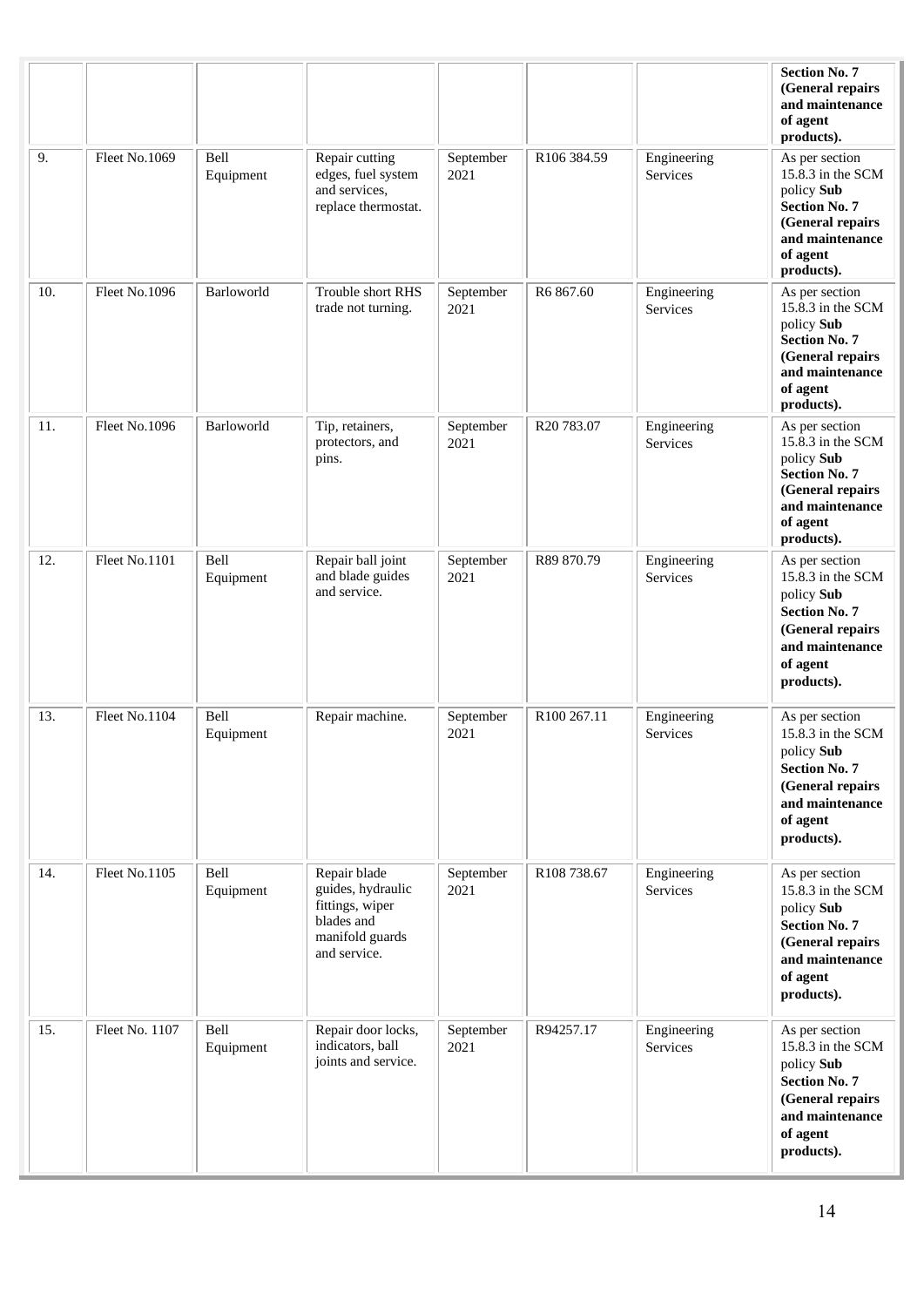| 16. | Fleet No. 1120 | Bell<br>Equipment | Transmission,<br>wiring, 4000 hr<br>service, bucket<br>tips.                                      | September<br>2021 | R92 378.80             | Engineering<br>Services        | As per section<br>15.8.3 in the SCM<br>policy Sub<br><b>Section No. 7</b><br>(General repairs<br>and maintenance<br>of agent<br>products). |
|-----|----------------|-------------------|---------------------------------------------------------------------------------------------------|-------------------|------------------------|--------------------------------|--------------------------------------------------------------------------------------------------------------------------------------------|
| 17. | Fleet No.1121  | Bell<br>Equipment | Replace pillars fit<br>ballering. Top up<br>oil levels, replace<br>hydraulic hoses,<br>transport. | September<br>2021 | R67 197.30             | Engineering<br>Services        | As per section<br>15.8.3 in the SCM<br>policy Sub<br><b>Section No. 7</b><br>(General repairs<br>and maintenance<br>of agent<br>products). |
| 18. | Fleet No.1130  | Bell<br>Equipment | Repair bucket tips<br>and 4000 hr service<br>and balance prop<br>shaft.                           | September<br>2021 | R48 055.58             | Engineering<br>Services        | As per section<br>15.8.3 in the SCM<br>policy Sub<br><b>Section No. 7</b><br>(General repairs<br>and maintenance<br>of agent<br>products). |
| 19. | Fleet No.1135  | Bell<br>Equipment | Repair blades, fuel<br>system and service.                                                        | September<br>2021 | R77 349.40             | Engineering<br><b>Services</b> | As per section<br>15.8.3 in the SCM<br>policy Sub<br><b>Section No. 7</b><br>(General repairs<br>and maintenance<br>of agent<br>products). |
| 20. | Fleet No.1135  | Bell<br>Equipment | Carrying out<br>engine service.                                                                   | September<br>2021 | R <sub>16</sub> 817.81 | Engineering<br>Services        | As per section<br>15.8.3 in the SCM<br>policy Sub<br><b>Section No. 7</b><br>(General repairs<br>and maintenance<br>of agent<br>products). |
| 21. | Fleet No.1136  | Bell<br>Equipment | Carrying out<br>engine service.                                                                   | September<br>2021 | R <sub>16</sub> 817.81 | Engineering<br>Services        | As per section<br>15.8.3 in the SCM<br>policy Sub<br><b>Section No. 7</b><br>(General repairs<br>and maintenance<br>of agent<br>products). |
| 22. | Fleet No.1151  | Bell<br>Equipment | Service on<br>exchange<br>transmission,<br>replace bucket tips<br>and brushes.                    | September<br>2021 | R84 952.12             | Engineering<br>Services        | As per section<br>15.8.3 in the SCM<br>policy Sub<br><b>Section No. 7</b><br>(General repairs<br>and maintenance<br>of agent<br>products). |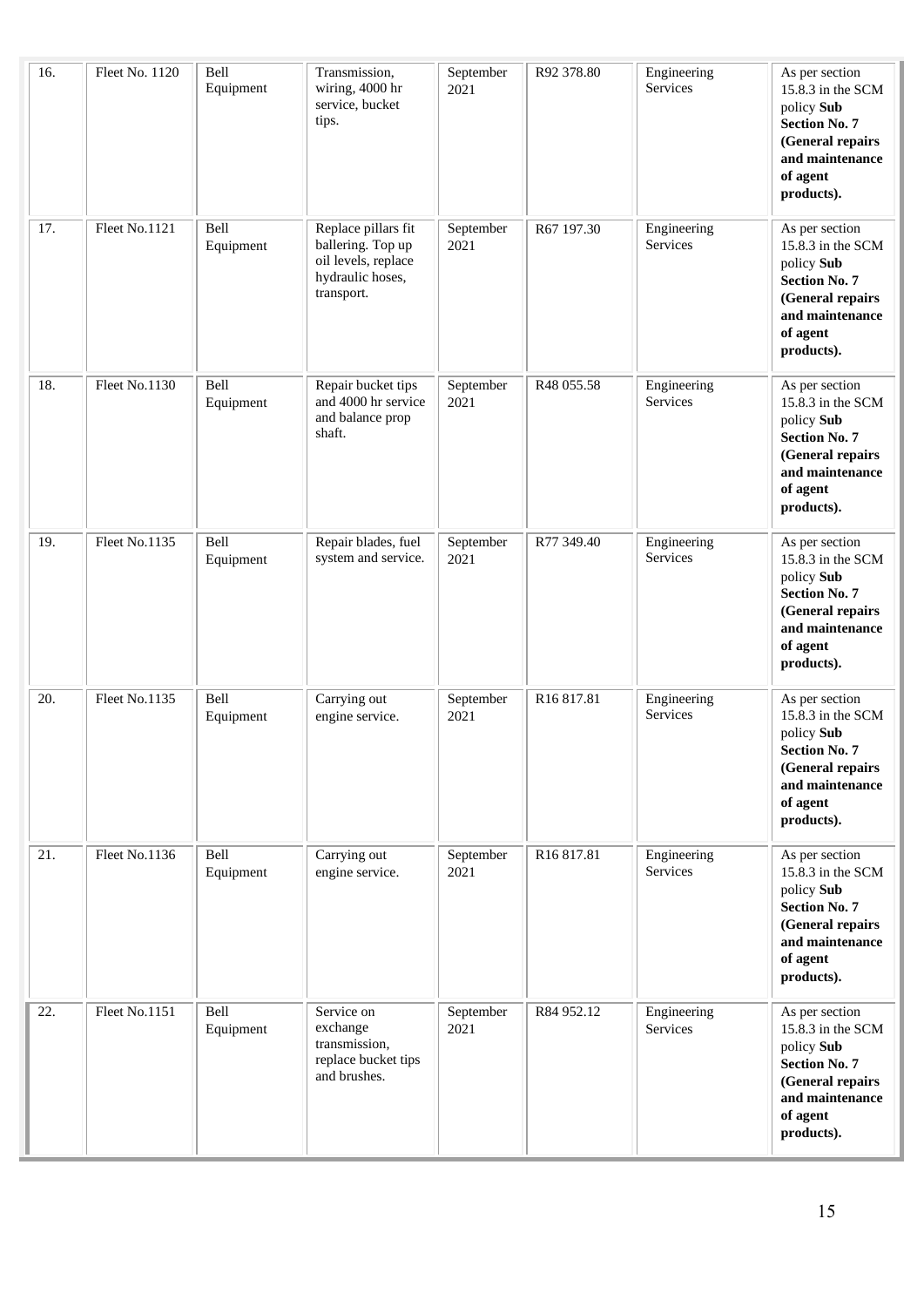| 23.               | Fleet No.1160        | <b>UD</b> Trucks       | Supply brake<br>shoes, batteries,<br>service kit and<br>number plate light. | September<br>2021 | R22 226.40             | Engineering<br>Services | As per section<br>15.8.3 in the SCM<br>policy Sub<br><b>Section No. 7</b><br>(General repairs<br>and maintenance<br>of agent<br>products).   |
|-------------------|----------------------|------------------------|-----------------------------------------------------------------------------|-------------------|------------------------|-------------------------|----------------------------------------------------------------------------------------------------------------------------------------------|
| 24.               | Fleet No.1193        | Kevcor                 | Supply new chain,<br>load binders and<br>ratchet binders.                   | September<br>2021 | R15 722.40             | Engineering<br>Services | As per section<br>$15.8.3$ in the SCM<br>policy Sub<br><b>Section No. 7</b><br>(General repairs<br>and maintenance<br>of agent<br>products). |
| $\overline{25}$ . | <b>Fleet No.1277</b> | SA Airbrake &<br>Truck | Supply parts and<br>repair.                                                 | September<br>2021 | R19 180.72             | Engineering<br>Services | As per section<br>15.8.3 in the SCM<br>policy Sub<br><b>Section No. 7</b><br>(General repairs<br>and maintenance<br>of agent<br>products).   |
| 26.               | Fleet No.6635        | Toyota                 | Service as per<br>quote.                                                    | September<br>2021 | R16 693.68             | Engineering<br>Services | As per section<br>15.8.3 in the SCM<br>policy Sub<br><b>Section No. 7</b><br>(General repairs<br>and maintenance<br>of agent<br>products).   |
| 27.               | Fleet No.6669        | Komatsu                | Repair COF,<br>shackles bushes,<br>fuel cap and wheel<br>bearing.           | September<br>2021 | R <sub>18</sub> 593.91 | Engineering<br>Services | As per section<br>15.8.3 in the SCM<br>policy Sub<br><b>Section No. 7</b><br>(General repairs<br>and maintenance<br>of agent<br>products).   |

### **7.2. PROCUREMENT OF GOODS AND SERVICES THROUGH 15.8.3 OF SUPPLY CHAIN MANAGEMENT POLICY FROM JULY- SEPTEMBER 2021 - LOGISTICS MANAGEMENT**

When procuring works, goods and services, Supply Chain Management Unit shall be exempted from obtaining three (3) quotations and such shall be limited to R 200 000.00 (vat inclusive).

Preferably, the preferred service provider must be on the Supply Chain Management accredited list of service providers or meet the listing criteria. Where is impractical to obtain service provider from the accredited list or meeting minimum listing criteria, such Procurement will be approved by the General Manager responsible for Supply Chain Management / Chief Financial Officer.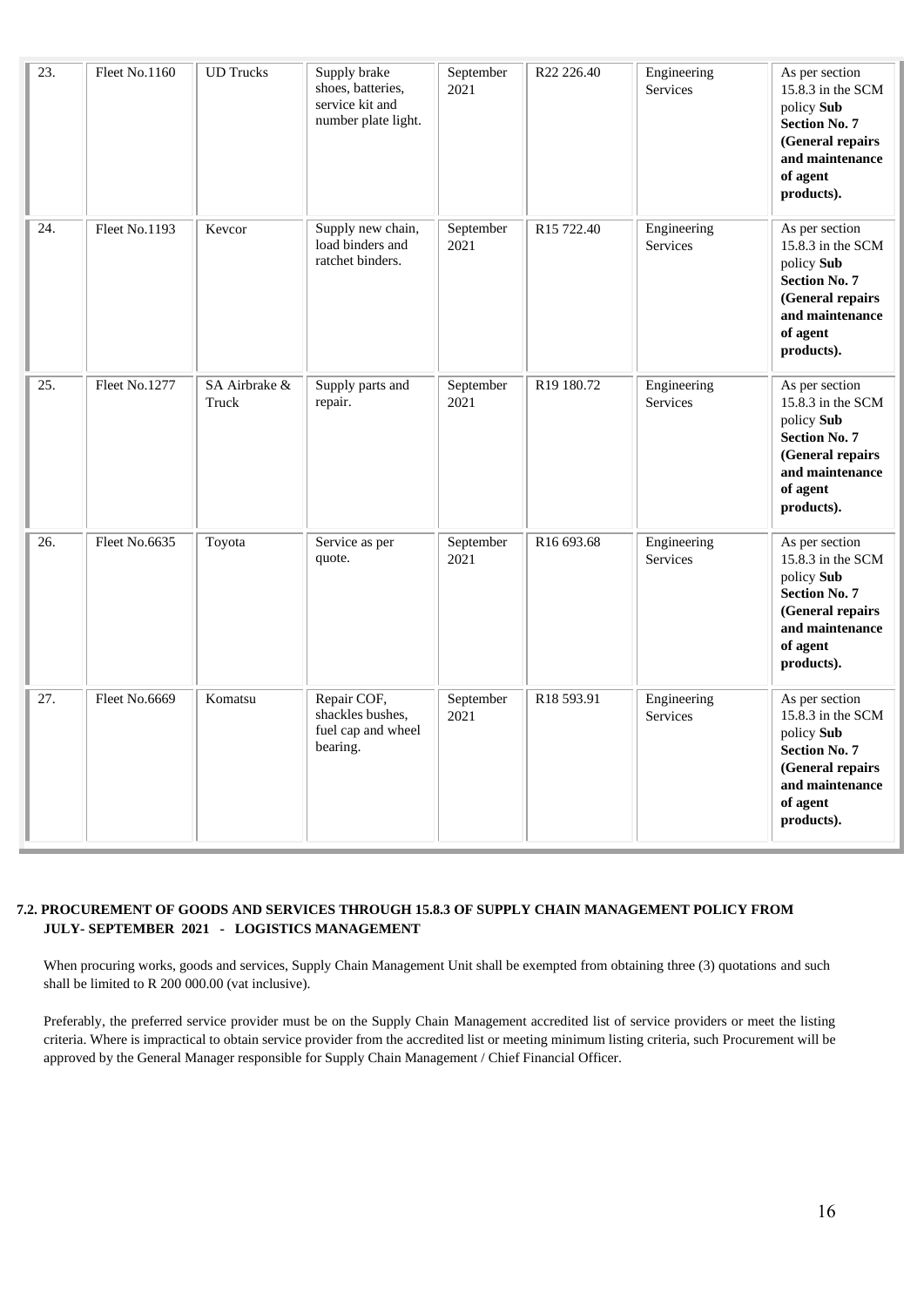# **JULY 2021.**

The following were the approved procurement through Logistics Management under section 15.8.3 of SCM Policy approved during the month of July 2021.

| NO | <b>REFERENCE</b><br><b>NUMBER</b> | <b>NAME OF</b><br><b>SUPPLIER</b>       | <b>SERVICE</b>                               | <b>ADULT/</b><br><b>CHILD</b> | <b>MONTH</b> | VALUE (R)              | <b>DIRECTORATE</b>     | <b>REASONS</b><br><b>PROVIDED BY</b><br><b>USERS</b>                                                      |
|----|-----------------------------------|-----------------------------------------|----------------------------------------------|-------------------------------|--------------|------------------------|------------------------|-----------------------------------------------------------------------------------------------------------|
| 1. | REQ.NO-<br>01616                  | Mangaung Issue                          | Advertisement:<br><b>Bulletin No-</b><br>160 | N/A                           | July<br>2021 | R29 100.00             | Finance                | As per section<br>15.8.3 in the SCM<br>policy Sub<br><b>Section No.1</b><br>(Newspaper<br>Advertisements) |
| 2. | REQ.NO-<br>01617                  | Letlaka<br>Communication<br>& Marketing | Advertisement:<br><b>Bulletin No-</b><br>160 | N/A                           | July<br>2021 | R <sub>16</sub> 126.20 | Finance                | As per section<br>15.8.3 in the SCM<br>policy Sub<br><b>Section No.1</b><br>(Newspaper<br>Advertisements) |
| 3. | REQ.NO-<br>98940                  | Mabule Funerals                         | <b>Indigent Burial</b>                       | 2 Adults                      | July<br>2021 | R5 620.00              | <b>Social Services</b> | As per section<br>15.8.3 in the SCM<br>policy Sub<br><b>Section No. 19</b><br>(Burial<br>Services)        |
| 4. | REQ.NO-<br>98941                  | <b>B.T</b> Funeral<br>Services          | <b>Indigent Burial</b>                       | Adult                         | July<br>2021 | R <sub>2</sub> 810.00  | <b>Social Services</b> | As per section<br>15.8.3 in the SCM<br>policy Sub<br><b>Section No. 19</b><br>(Burial<br>Services)        |
| 5. | REQ.NO-<br>98942                  | Thy Kingdom<br><b>Funeral Home</b>      | <b>Indigent Burial</b>                       | Adult                         | July<br>2021 | R <sub>2</sub> 810.00  | <b>Social Services</b> | As per section<br>15.8.3 in the SCM<br>policy Sub<br><b>Section No. 19</b><br>(Burial<br>Services)        |
| 6. | REQ.NO-<br>98943                  | Twilight<br>Funerals                    | <b>Indigent Burial</b>                       | 2 Adults                      | July<br>2021 | R5 620.00              | <b>Social Services</b> | As per section<br>15.8.3 in the SCM<br>policy Sub<br><b>Section No. 19</b><br>(Burial<br>Services)        |
| 7. | REQ.NO-<br>98944                  | Phehello Funeral<br>Home                | <b>Indigent Burial</b>                       | 2 Adults                      | July<br>2021 | R5 620.00              | Social Services        | As per section<br>$15.8.3$ in the SCM<br>policy Sub<br><b>Section No. 19</b><br>(Burial<br>Services)      |
| 8. | REQ.NO-<br>98945                  | <b>B.T</b> Funeral<br>Services          | <b>Indigent Burial</b>                       | 2 Adults                      | July<br>2021 | R5 620.00              | <b>Social Services</b> | As per section<br>15.8.3 in the SCM<br>policy Sub<br><b>Section No. 19</b><br>(Burial<br>Services)        |
| 9. | REQ.NO -<br>98946                 | Lehasa Funeral<br>Directors             | <b>Indigent Burial</b>                       | Adult                         | July<br>2021 | R <sub>2</sub> 810,00  | Social Services        | As per section<br>15.8.3 in the SCM<br>policy Sub<br><b>Section No. 19</b><br>(Burial<br>Services)        |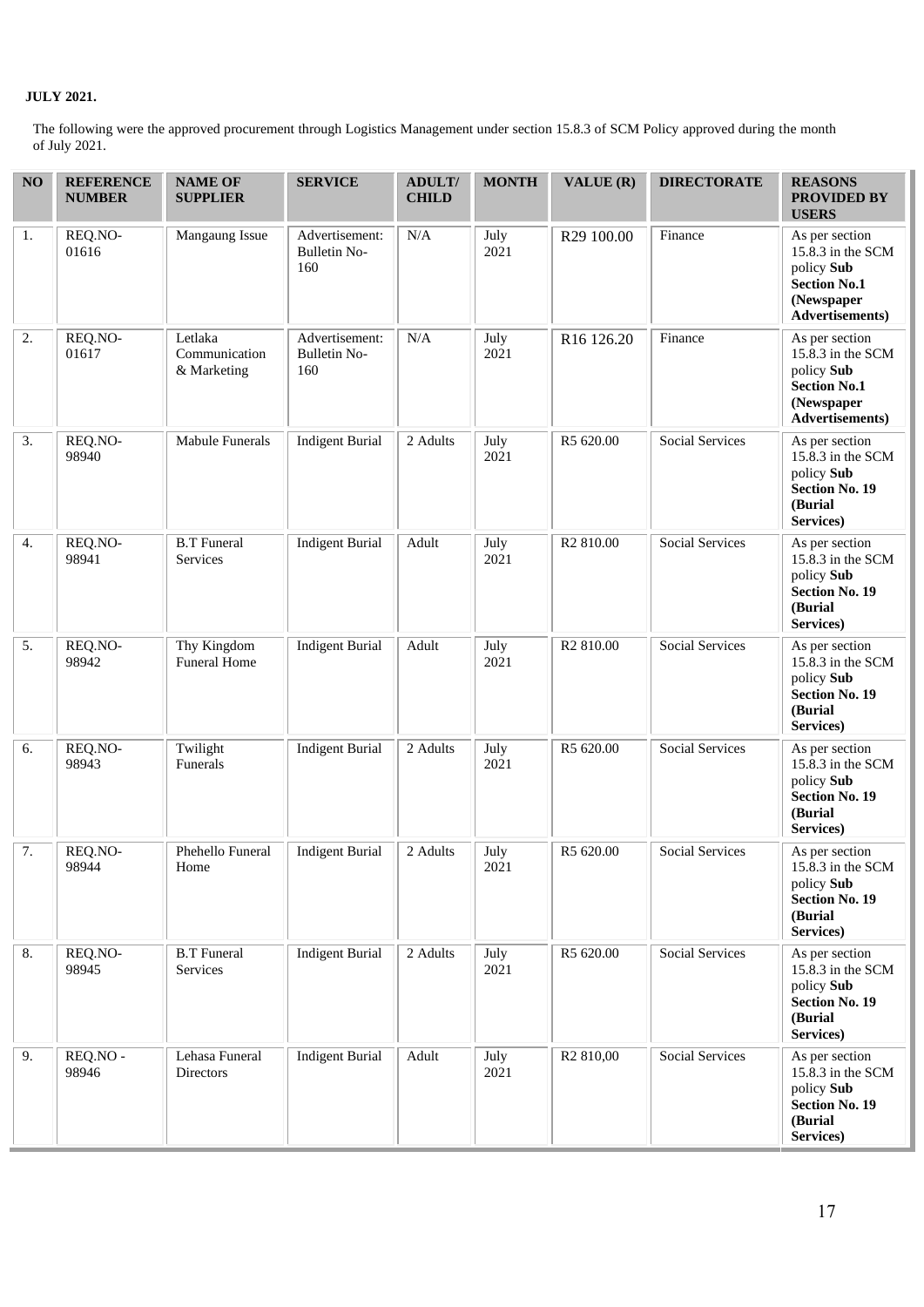| 10. | REQ.NO-<br>98947 | Twilight<br>Funerals           | <b>Indigent Burial</b> | Adult    | July<br>2021 | R <sub>2</sub> 810,00 | <b>Social Services</b> | As per section<br>15.8.3 in the SCM<br>policy Sub<br><b>Section No. 19</b><br>(Burial<br>Services) |
|-----|------------------|--------------------------------|------------------------|----------|--------------|-----------------------|------------------------|----------------------------------------------------------------------------------------------------|
| 11. | REQ.NO-<br>98948 | Phehello Funeral<br>Home       | <b>Indigent Burial</b> | Adult    | July<br>2021 | R <sub>2</sub> 810,00 | <b>Social Services</b> | As per section<br>15.8.3 in the SCM<br>policy Sub<br>Section No. 19<br>(Burial<br>Services)        |
| 12. | REQ.NO-<br>98949 | <b>B.T</b> Funeral<br>Services | <b>Indigent Burial</b> | Adult    | July<br>2021 | R <sub>2</sub> 810,00 | <b>Social Services</b> | As per section<br>15.8.3 in the SCM<br>policy Sub<br><b>Section No. 19</b><br>(Burial<br>Services) |
| 13. | REQ.NO-<br>98950 | Molly Funeral<br>Home          | <b>Indigent Burial</b> | Adult    | July<br>2021 | R <sub>2</sub> 810,00 | <b>Social Services</b> | As per section<br>15.8.3 in the SCM<br>policy Sub<br><b>Section No. 19</b><br>(Burial<br>Services) |
| 14. | REQ.NO-<br>98951 | Twilight<br>Funerals           | <b>Indigent Burial</b> | Adult    | July<br>2021 | R <sub>2</sub> 810.00 | <b>Social Services</b> | As per section<br>15.8.3 in the SCM<br>policy Sub<br><b>Section No. 19</b><br>(Burial<br>Services) |
| 15. | REQ.NO-<br>98952 | Mabule Trading                 | <b>Indigent Burial</b> | Adult    | July<br>2021 | R <sub>2</sub> 810,00 | <b>Social Services</b> | As per section<br>15.8.3 in the SCM<br>policy Sub<br><b>Section No. 19</b><br>(Burial<br>Services) |
| 16. | REQ.NO-<br>98953 | Lithalethu<br>Funeral Parlour  | <b>Indigent Burial</b> | Adult    | July<br>2021 | R <sub>2</sub> 810.00 | <b>Social Services</b> | As per section<br>15.8.3 in the SCM<br>policy Sub<br><b>Section No. 19</b><br>(Burial<br>Services) |
| 17. | REQ.NO-<br>98954 | Phehello Funeral<br>Home       | <b>Indigent Burial</b> | Adult    | July<br>2021 | R <sub>2</sub> 810.00 | <b>Social Services</b> | As per section<br>15.8.3 in the SCM<br>policy Sub<br><b>Section No. 19</b><br>(Burial<br>Services) |
| 18. | REQ.NO-<br>98955 | <b>B.T</b> Funeral<br>Services | <b>Indigent Burial</b> | 2 Adults | July<br>2021 | R5 620.00             | <b>Social Services</b> | As per section<br>15.8.3 in the SCM<br>policy Sub<br><b>Section No. 19</b><br>(Burial<br>Services) |
| 19. | REQ.NO-<br>98956 | <b>B.T</b> Funeral<br>Services | <b>Indigent Burial</b> | Adult    | July<br>2021 | R <sub>2</sub> 810.00 | <b>Social Services</b> | As per section<br>15.8.3 in the SCM<br>policy Sub<br><b>Section No. 19</b><br>(Burial<br>Services) |
| 20. | REQ.NO-<br>98957 | <b>B.T</b> Funeral<br>Services | <b>Indigent Burial</b> | 2 Adults | July<br>2021 | R5 620.00             | <b>Social Services</b> | As per section<br>15.8.3 in the SCM<br>policy Sub<br><b>Section No. 19</b><br>(Burial<br>Services) |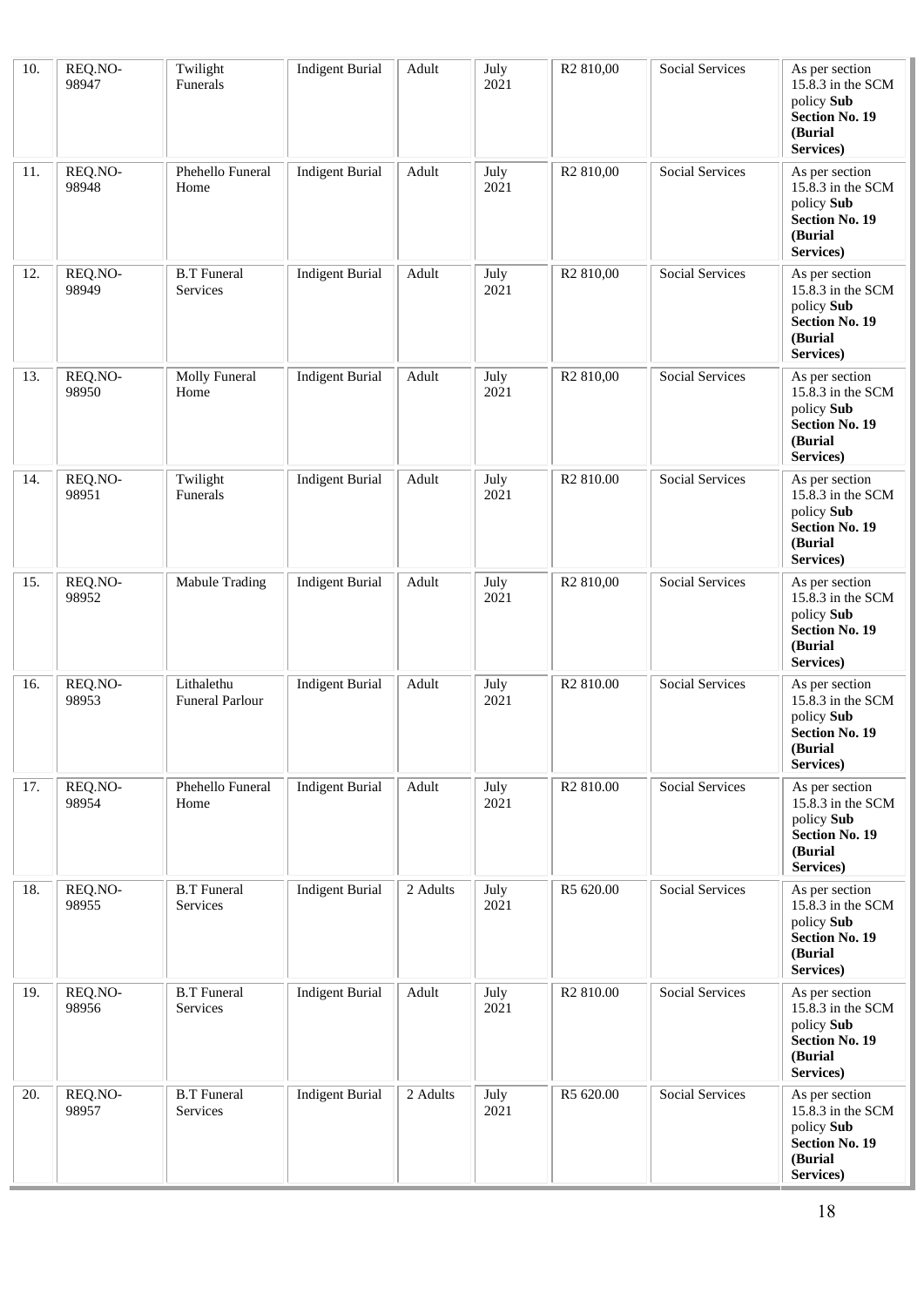| 21. | REQ.NO-<br>98958 | <b>B.T</b> Funeral<br>Services     | <b>Indigent Burial</b> | Child | July<br>2021 | R1 685.00             | <b>Social Services</b> | As per section<br>15.8.3 in the SCM<br>policy Sub<br><b>Section No. 19</b><br>(Burial<br>Services) |
|-----|------------------|------------------------------------|------------------------|-------|--------------|-----------------------|------------------------|----------------------------------------------------------------------------------------------------|
| 22. | REQ.NO-<br>98959 | Thy Kingdom<br><b>Funeral Home</b> | <b>Indigent Burial</b> | Adult | July<br>2021 | R <sub>2</sub> 810.00 | <b>Social Services</b> | As per section<br>15.8.3 in the SCM<br>policy Sub<br><b>Section No. 19</b><br>(Burial<br>Services) |
| 23. | REQ.NO-<br>98960 | Angels Funeral<br>Parlour          | <b>Indigent Burial</b> | Adult | July<br>2021 | R <sub>2</sub> 810.00 | <b>Social Services</b> | As per section<br>15.8.3 in the SCM<br>policy Sub<br><b>Section No. 19</b><br>(Burial<br>Services) |
| 24. | REQ.NO-<br>98961 | <b>Dignity Funerals</b>            | <b>Indigent Burial</b> | Adult | July<br>2021 | R <sub>2</sub> 810.00 | <b>Social Services</b> | As per section<br>15.8.3 in the SCM<br>policy Sub<br><b>Section No. 19</b><br>(Burial<br>Services) |
| 25. | REQ.NO-<br>98962 | Thy Kingdom<br><b>Funeral Home</b> | <b>Indigent Burial</b> | Child | July<br>2021 | R1 685.00             | <b>Social Services</b> | As per section<br>15.8.3 in the SCM<br>policy Sub<br><b>Section No. 19</b><br>(Burial<br>Services) |
| 26. | REQ.NO-<br>98963 | Lehasa Funeral<br>Directors        | <b>Indigent Burial</b> | Adult | July<br>2021 | R <sub>2</sub> 810.00 | <b>Social Services</b> | As per section<br>15.8.3 in the SCM<br>policy Sub<br><b>Section No. 19</b><br>(Burial<br>Services) |

# **AUGUST 2021.**

The following were the approved procurement through Logistics Management under section 15.8.3 of SCM Policy approved during the month of August 2021.

| NO | <b>REFERENCE</b><br><b>NUMBER</b> | <b>NAME OF</b><br><b>SUPPLIER</b> | <b>SERVICE</b>         | <b>ADULT/</b><br><b>CHILD</b> | <b>MONTH</b>   | VALUE (R)             | <b>DIRECTORATE</b>     | <b>REASONS</b><br><b>PROVIDED</b><br><b>BY USERS</b>                                                             |
|----|-----------------------------------|-----------------------------------|------------------------|-------------------------------|----------------|-----------------------|------------------------|------------------------------------------------------------------------------------------------------------------|
| 1. | REQ.NO-98964                      | <b>B.T</b> Funeral<br>Services    | <b>Indigent Burial</b> | 2 Adults                      | August<br>2021 | R5 620.00             | <b>Social Services</b> | As per section<br>15.8.3 in the<br>SCM policy<br><b>Sub</b><br><b>Section No.</b><br>19<br>(Burial)<br>Services) |
| 2. | REQ.NO-98965                      | Phehello Funeral<br>Home          | <b>Indigent Burial</b> | Adult                         | August<br>2021 | R <sub>2</sub> 810.00 | <b>Social Services</b> | As per section<br>15.8.3 in the<br>SCM policy<br><b>Sub</b><br><b>Section No.</b><br>19<br>(Burial)<br>Services) |
| 3. | REQ.NO-98966                      | Phehello Funeral<br>Home          | <b>Indigent Burial</b> | Child                         | August<br>2021 | R1 685.00             | <b>Social Services</b> | As per section<br>15.8.3 in the<br>SCM policy<br>Sub                                                             |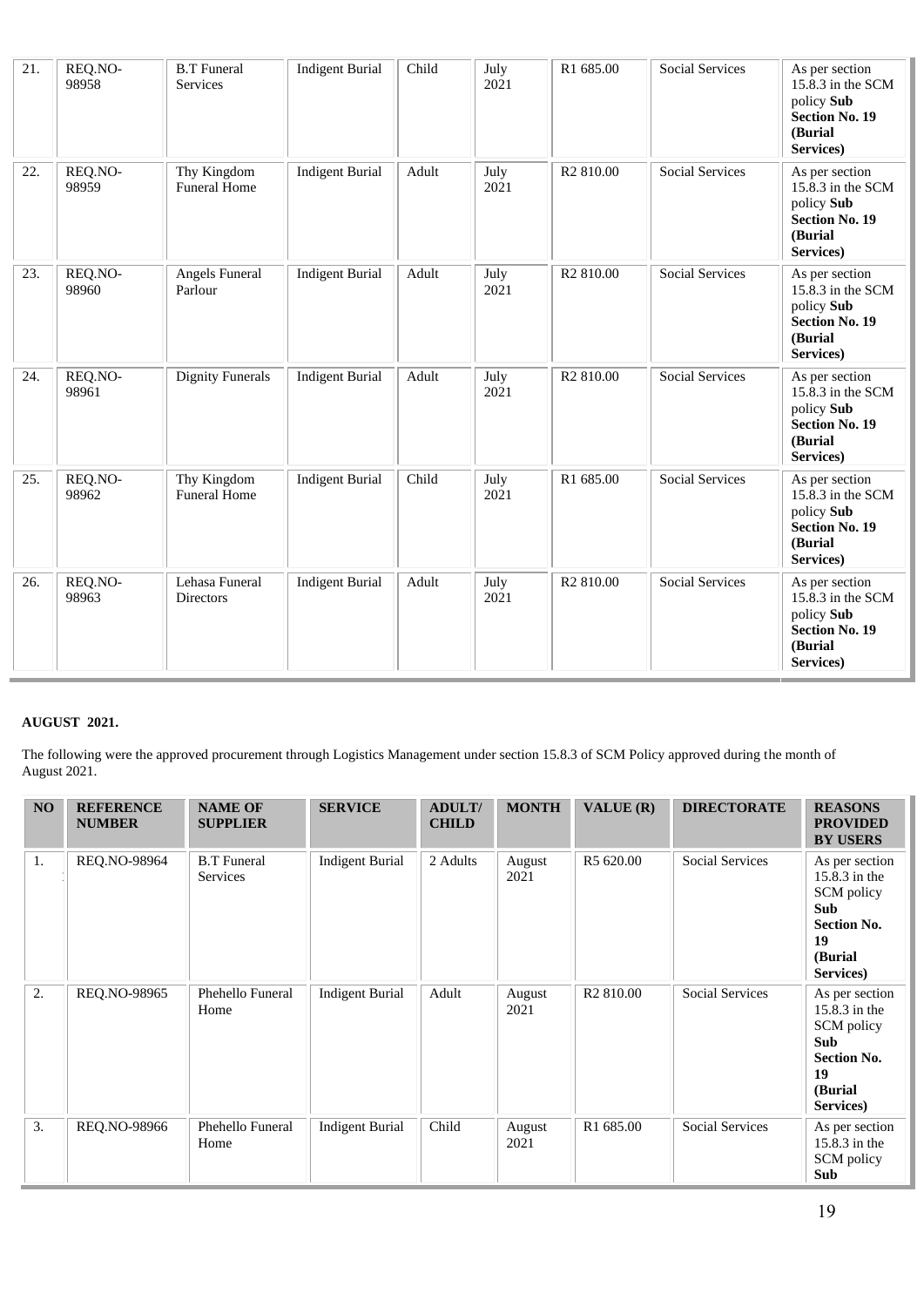|     |              |                                 |                        |                    |                |                       |                        | <b>Section No.</b><br>19<br>(Burial<br>Services)                                                                |
|-----|--------------|---------------------------------|------------------------|--------------------|----------------|-----------------------|------------------------|-----------------------------------------------------------------------------------------------------------------|
| 4.  | REQ.NO-98967 | Lindi Funeral<br>Parlour        | <b>Indigent Burial</b> | Adult              | August<br>2021 | R <sub>2</sub> 810.00 | <b>Social Services</b> | As per section<br>15.8.3 in the<br>SCM policy<br><b>Sub</b><br><b>Section No.</b><br>19<br>(Burial<br>Services) |
| 5.  | REQ.NO-98968 | Molly Funeral<br>Home           | <b>Indigent Burial</b> | 2 Adults           | August<br>2021 | R5 620.00             | <b>Social Services</b> | As per section<br>15.8.3 in the<br>SCM policy<br>Sub<br><b>Section No.</b><br>19<br>(Burial<br>Services)        |
| 6.  | REQ.NO-98969 | <b>B.T</b> Funeral<br>Services  | <b>Indigent Burial</b> | 2 Adults           | August<br>2021 | R5 620.00             | <b>Social Services</b> | As per section<br>15.8.3 in the<br>SCM policy<br>Sub<br><b>Section No.</b><br>19<br>(Burial<br>Services)        |
| 7.  | REQ.NO-98970 | <b>B.T</b> Funeral<br>Services  | <b>Indigent Burial</b> | 1 Adult<br>1 Child | August<br>2021 | R4 495.00             | <b>Social Services</b> | As per section<br>15.8.3 in the<br>SCM policy<br>Sub<br><b>Section No.</b><br>19<br>(Burial<br>Services)        |
| 8.  | REQ.NO-98972 | <b>B.T</b> Funeral<br>Services  | <b>Indigent Burial</b> | Adult              | August<br>2021 | R <sub>2</sub> 810.00 | <b>Social Services</b> | As per section<br>15.8.3 in the<br>SCM policy<br>Sub<br><b>Section No.</b><br>19<br>(Burial<br>Services)        |
| 9.  | REQ.NO-98973 | <b>Twilight Funeral</b><br>Home | <b>Indigent Burial</b> | Adult              | August<br>2021 | R <sub>2</sub> 810.00 | <b>Social Services</b> | As per section<br>15.8.3 in the<br>SCM policy<br><b>Sub</b><br><b>Section No.</b><br>19<br>(Burial<br>Services) |
| 10. | REQ.NO-98974 | Goodwill Burial                 | <b>Indigent Burial</b> | Adult              | August<br>2021 | R <sub>2</sub> 810.00 | <b>Social Services</b> | As per section<br>15.8.3 in the<br>SCM policy<br>Sub<br><b>Section No.</b><br>19<br>(Burial<br>Services)        |
| 11. | REQ.NO-98975 | Lehasa Funeral<br>Directors     | <b>Indigent Burial</b> | Adult              | August<br>2021 | R <sub>2</sub> 810.00 | Social Services        | As per section<br>15.8.3 in the<br>SCM policy<br>Sub<br><b>Section No.</b><br>19<br>(Burial                     |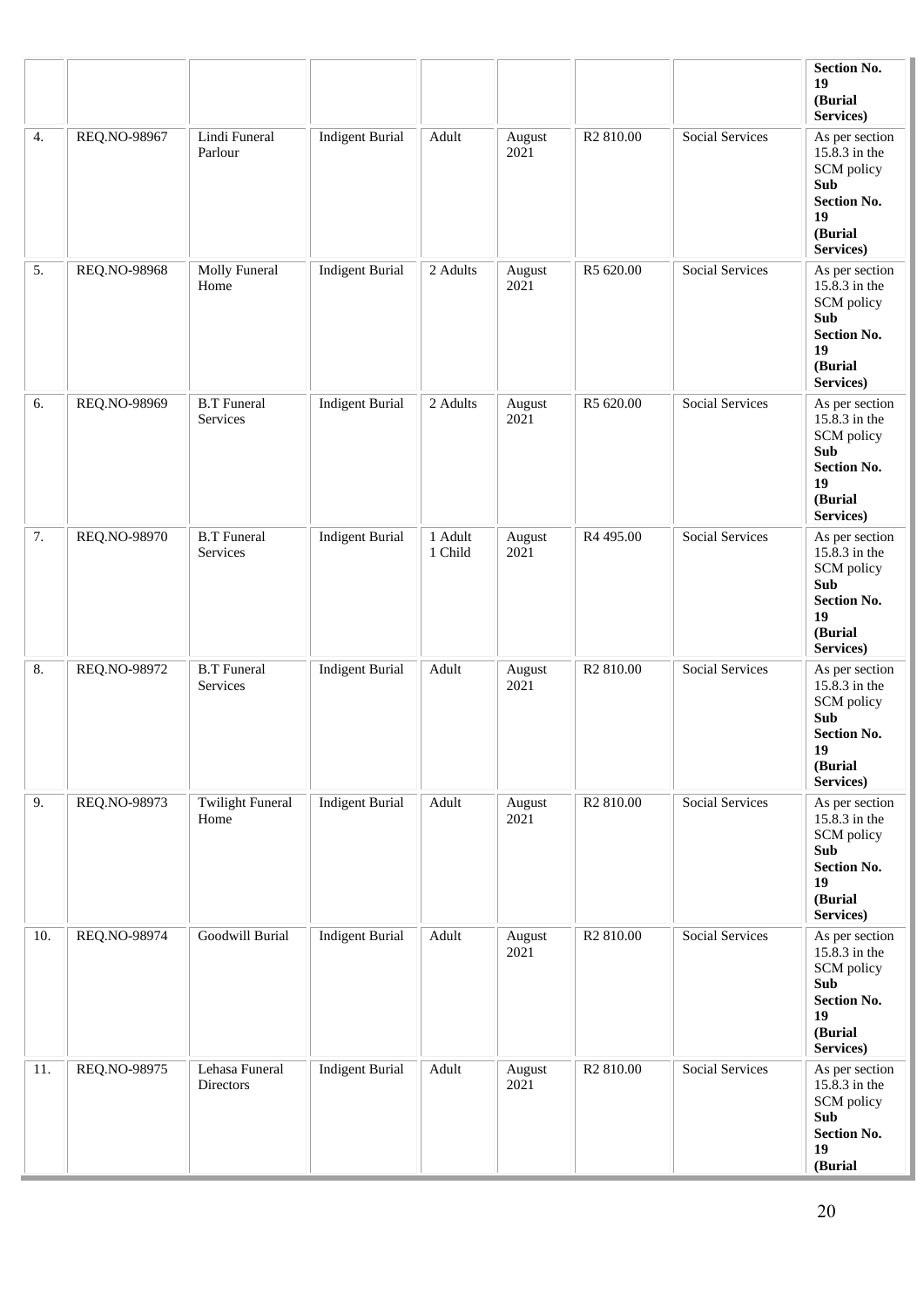|     |              |                                               |                        |                            |                |                       |                        | Services)                                                                                                       |
|-----|--------------|-----------------------------------------------|------------------------|----------------------------|----------------|-----------------------|------------------------|-----------------------------------------------------------------------------------------------------------------|
| 12. | REQ.NO-98976 | Lithalethu.<br><b>Funeral Parlour</b>         | <b>Indigent Burial</b> | $\overline{c}$<br>Children | August<br>2021 | R3 370.00             | <b>Social Services</b> | As per section<br>15.8.3 in the<br>SCM policy<br>Sub<br><b>Section No.</b><br>19<br>(Burial<br>Services)        |
| 13. | REQ.NO-98977 | <b>B.T</b> Funeral<br>Services                | <b>Indigent Burial</b> | Adult                      | August<br>2021 | R <sub>2</sub> 810.00 | <b>Social Services</b> | As per section<br>15.8.3 in the<br>SCM policy<br>Sub<br><b>Section No.</b><br>19<br>(Burial<br>Services)        |
| 14. | REQ.NO-98978 | Lithalethu.<br>Funeral Parlour                | <b>Indigent Burial</b> | Adult                      | August<br>2021 | R <sub>2</sub> 810.00 | <b>Social Services</b> | As per section<br>15.8.3 in the<br>SCM policy<br>Sub<br><b>Section No.</b><br>19<br>(Burial<br>Services)        |
| 15. | REQ.NO-98979 | Lehasa Funeral<br>Directors                   | <b>Indigent Burial</b> | Adult                      | August<br>2021 | R <sub>2</sub> 810.00 | <b>Social Services</b> | As per section<br>15.8.3 in the<br>SCM policy<br>Sub<br><b>Section No.</b><br>19<br>(Burial<br>Services)        |
| 16. | REQ.NO-98980 | <b>Twilight Funeral</b><br>Home               | <b>Indigent Burial</b> | Child                      | August<br>2021 | R1 685.00             | <b>Social Services</b> | As per section<br>15.8.3 in the<br>SCM policy<br><b>Sub</b><br><b>Section No.</b><br>19<br>(Burial<br>Services) |
| 17. | REQ.NO-98981 | Lindi Funeral<br>Parlour                      | <b>Indigent Burial</b> | 2 Adults                   | August<br>2021 | R <sub>2</sub> 810.00 | <b>Social Services</b> | As per section<br>15.8.3 in the<br>SCM policy<br>Sub<br><b>Section No.</b><br>19<br>(Burial<br>Services)        |
| 18. | REQ.NO-98982 | Ponelopele<br>Tombstones &<br>Funeral service | <b>Indigent Burial</b> | Child                      | August<br>2021 | R1 685.00             | <b>Social Services</b> | As per section<br>15.8.3 in the<br>SCM policy<br>Sub<br><b>Section No.</b><br>19<br>(Burial<br>Services)        |
| 19. | REQ.NO-98983 | Molly Funeral<br>Home                         | <b>Indigent Burial</b> | 2 Adults                   | August<br>2021 | R5 620.00             | Social Services        | As per section<br>15.8.3 in the<br>SCM policy<br>Sub<br><b>Section No.</b><br>19<br>(Burial<br>Services)        |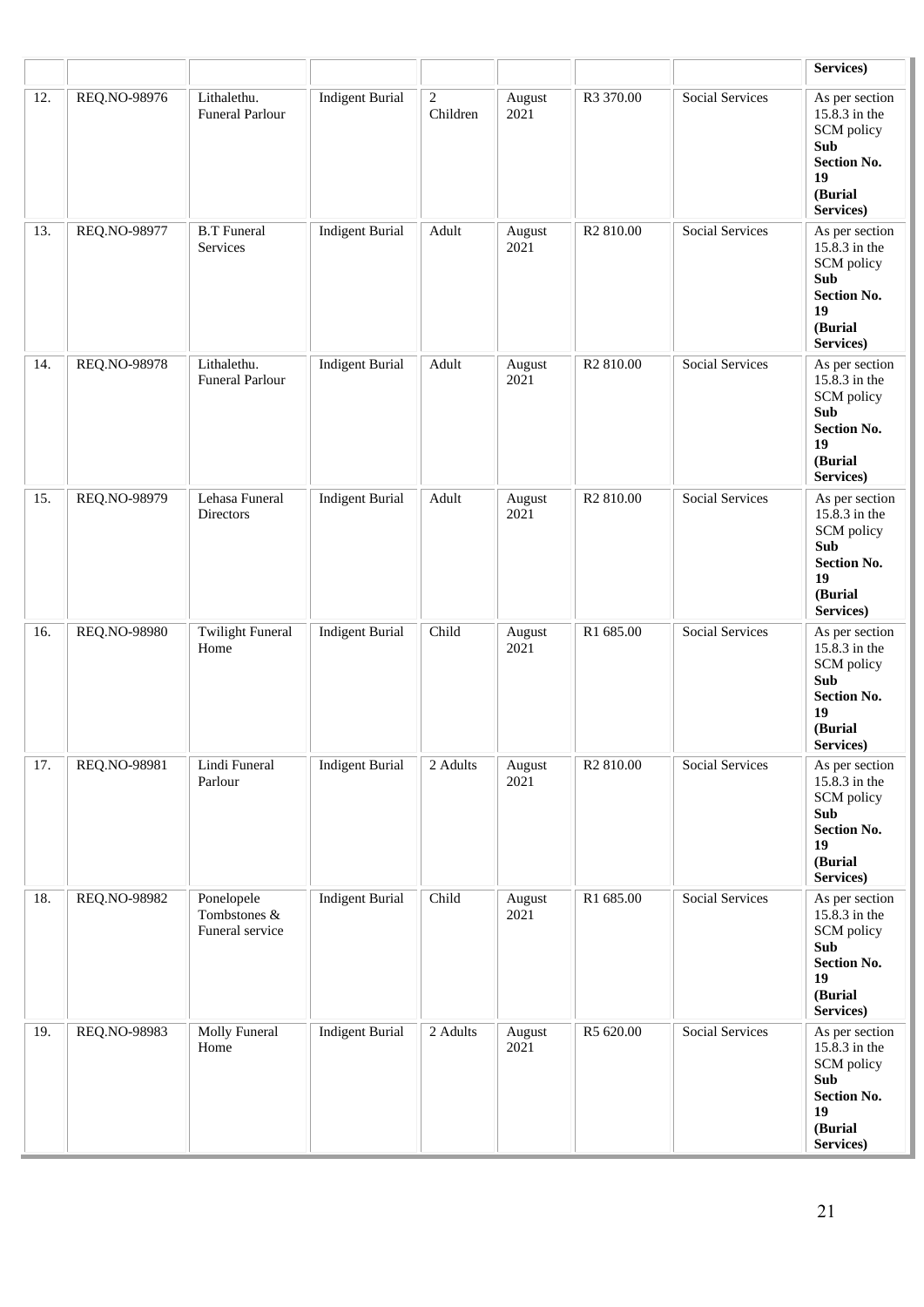| 20.               | REQ.NO-98984 | Molly Funeral<br>Home                 | <b>Indigent Burial</b> | Adult    | August<br>2021 | R <sub>2</sub> 810.00 | <b>Social Services</b> | As per section<br>$15.\overline{8}.3$ in the<br>SCM policy<br>Sub<br><b>Section No.</b><br>19<br>(Burial<br>Services) |
|-------------------|--------------|---------------------------------------|------------------------|----------|----------------|-----------------------|------------------------|-----------------------------------------------------------------------------------------------------------------------|
| $\overline{21}$ . | REQ.NO-98985 | Phehello Funeral<br>Home              | <b>Indigent Burial</b> | 2 Adults | August<br>2021 | R5 620.00             | <b>Social Services</b> | As per section<br>$15.\overline{8}.3$ in the<br>SCM policy<br>Sub<br><b>Section No.</b><br>19<br>(Burial<br>Services) |
| 22.               | REQ.NO-98986 | Kekamohau<br><b>Funeral Directors</b> | <b>Indigent Burial</b> | Adult    | August<br>2021 | R <sub>2</sub> 810.00 | <b>Social Services</b> | As per section<br>$15.\overline{8}.3$ in the<br>SCM policy<br>Sub<br><b>Section No.</b><br>19<br>(Burial<br>Services) |
| 23.               | REQ.NO-98987 | <b>B.T</b> Funeral<br>Services        | <b>Indigent Burial</b> | 2 Adults | August<br>2021 | R5 620.00             | <b>Social Services</b> | As per section<br>15.8.3 in the<br>SCM policy<br><b>Sub</b><br><b>Section No.</b><br>19<br>(Burial<br>Services)       |
| 27.               | REQ.NO-98988 | <b>B.T</b> Funeral<br>Services        | <b>Indigent Burial</b> | 2 Adults | August<br>2021 | R5 620.00             | <b>Social Services</b> | As per section<br>15.8.3 in the<br>SCM policy<br>Sub<br><b>Section No.</b><br>19<br>(Burial<br>Services)              |

 The following were the approved procurement through Logistics Management under section 15.8.3 of SCM Policy approved during the month of September 2021.

| N <sub>O</sub> | <b>REFERENCE</b><br><b>NUMBER</b>     | <b>NAME OF</b><br><b>SUPPLIER</b> | <b>SERVICE</b>                     | <b>ADULT/</b><br><b>CHILD</b> | <b>MONTH</b>      | VALUE $(R)$            | <b>DIRECTORATE</b> | <b>REASONS</b><br><b>PROVIDED BY</b><br><b>USERS</b>                                                          |
|----------------|---------------------------------------|-----------------------------------|------------------------------------|-------------------------------|-------------------|------------------------|--------------------|---------------------------------------------------------------------------------------------------------------|
| 1.             | Cheque<br>Direct<br>Payment:<br>01866 | <b>Full House</b><br>Media        | Advertisement:<br>Bulletin No-156. | N/A                           | September<br>2021 | R44 850.00             | Finance.           | As per section<br>$15.8.3$ in the SCM<br>policy Sub<br><b>Section No.1</b><br>(Newspaper)<br>Advertisements). |
| 2.             | Cheque<br>Direct<br>Payment:<br>01867 | <b>Full House</b><br>Media        | Advertisement:<br>Bulletin No-158. | N/A                           | September<br>2021 | R <sub>39</sub> 560.00 | Finance.           | As per section<br>15.8.3 in the $SCM$<br>policy Sub<br><b>Section No.1</b><br>(Newspaper<br>Advertisements).  |
| 3.             | Cheque<br>Direct<br>Payment:<br>01868 | Letlaka<br>Media                  | Advertisement:<br>Bulletin No-158. | N/A                           | September<br>2021 | R33 041.88             | Finance.           | As per section<br>15.8.3 in the SCM<br>policy Sub<br><b>Section No.1</b>                                      |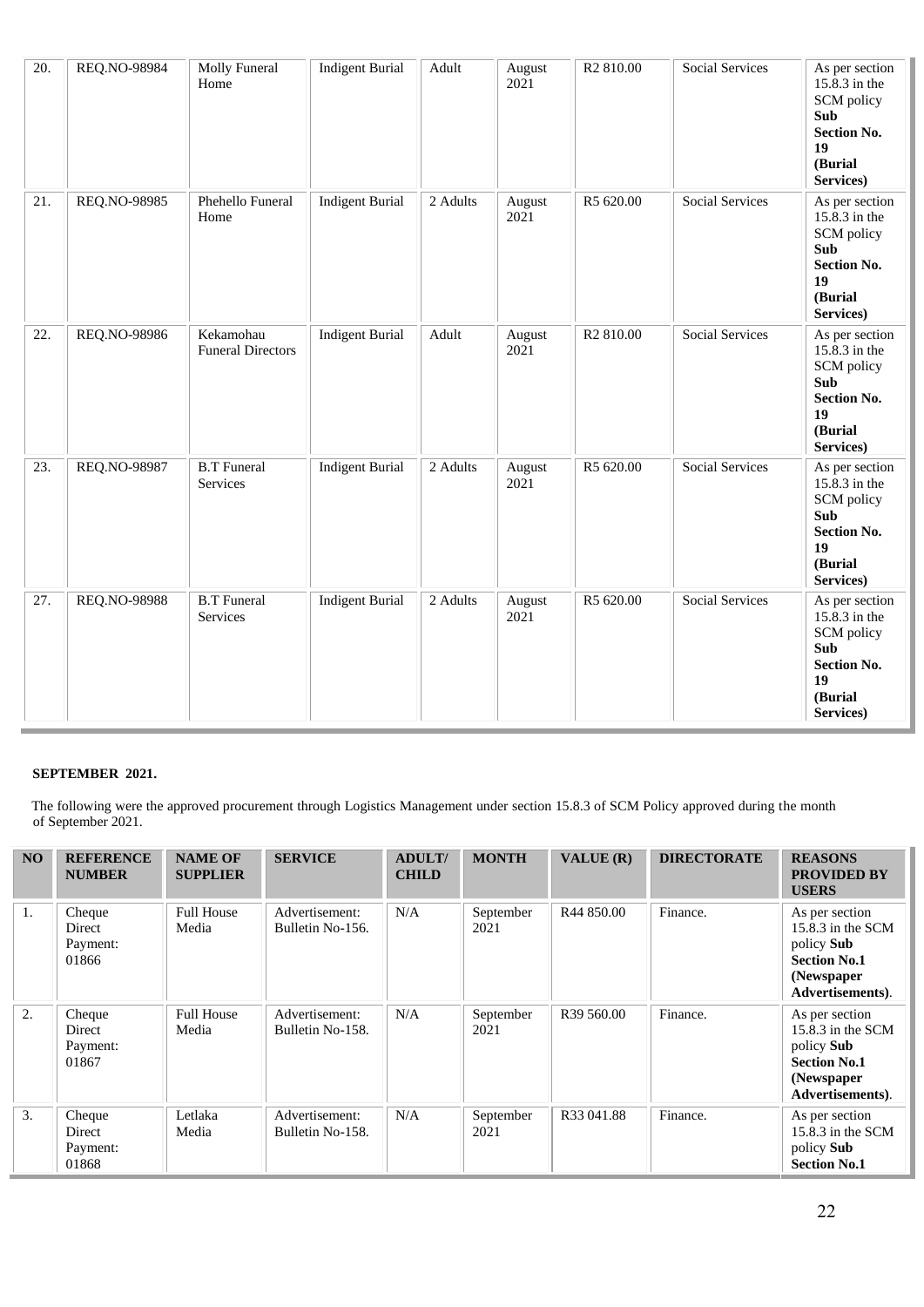|     |                                        |                                   |                                    |           |                   |                        |                  | (Newspaper<br>Advertisements).                                                                             |
|-----|----------------------------------------|-----------------------------------|------------------------------------|-----------|-------------------|------------------------|------------------|------------------------------------------------------------------------------------------------------------|
| 4.  | Cheque<br>Direct<br>Payment:<br>01869  | Letlaka<br>Media                  | Advertisement:<br>Bulletin No-159. | N/A       | September<br>2021 | R <sub>16</sub> 126.20 | Finance.         | As per section<br>15.8.3 in the SCM<br>policy Sub<br><b>Section No.1</b><br>(Newspaper<br>Advertisements). |
| 5.  | Cheque<br>Direct<br>Payment:<br>01870. | Mangaung<br>Issue                 | Advertisement:<br>Bulletin No-160. | N/A       | September<br>2021 | R29 100.00             | Finance          | As per section<br>15.8.3 in the SCM<br>policy Sub<br><b>Section No.1</b><br>(Newspaper<br>Advertisements). |
| 6.  | REQ.NO:<br>01618                       | Mangaung<br>Issue                 | Advertisement:<br>Bulletin No-161. | $\rm N/A$ | September<br>2021 | R29 100.00             | Finance.         | As per section<br>15.8.3 in the SCM<br>policy Sub<br><b>Section No.1</b><br>(Newspaper<br>Advertisements). |
| 7.  | REQ.NO:<br>01619                       | Mangaung<br>Issue                 | Advertisement:<br>Bulletin No-162. | N/A       | September<br>2021 | R29 100.00             | Finance.         | As per section<br>15.8.3 in the SCM<br>policy Sub<br><b>Section No.1</b><br>(Newspaper<br>Advertisements). |
| 8.  | REQ.NO:<br>01621                       | Letlaka<br>Media                  | Advertisement:<br>Bulletin No-161. | N/A       | September<br>2021 | R46 954.35             | Finance.         | As per section<br>15.8.3 in the SCM<br>policy Sub<br><b>Section No.1</b><br>(Newspaper<br>Advertisements). |
| 9.  | REQ.NO:<br>016222                      | Letlaka<br>Media                  | Advertisement:<br>Bulletin No-162. | $\rm N/A$ | September<br>2021 | R46 954.35             | Finance.         | As per section<br>15.8.3 in the SCM<br>policy Sub<br><b>Section No.1</b><br>(Newspaper<br>Advertisements). |
| 10. | REQ.NO:<br>016223                      | Letlaka<br>Media                  | Advertisement:<br>Bulletin No-163. | N/A       | September<br>2021 | R30 607.22             | Finance.         | As per section<br>15.8.3 in the SCM<br>policy Sub<br><b>Section No.1</b><br>(Newspaper<br>Advertisements). |
| 11. | REQ.NO:<br>01624                       | <b>Full House</b><br>Media        | Advertisement:<br>Bulletin No-163. | N/A       | September<br>2021 | R44 850.00             | Finance.         | As per section<br>15.8.3 in the SCM<br>policy Sub<br><b>Section No.1</b><br>(Newspaper<br>Advertisements). |
| 12. | REQ.NO:<br>016225                      | Mangaung<br>Issue                 | Advertisement:<br>Bulletin No-163. | N/A       | September<br>2021 | R29 100.00             | Finance.         | As per section<br>15.8.3 in the SCM<br>policy Sub<br><b>Section No.1</b><br>(Newspaper<br>Advertisements). |
| 13. | REQ.NO-<br>0097701                     | Ntambo<br><b>Burial</b><br>Scheme | Indigent Burial.                   | Child     | September<br>2021 | R1 685.00              | Social Services. | As per section<br>15.8.3 in the SCM<br>policy Sub<br><b>Section No. 19</b><br>(Burial<br>Services).        |
| 14. | REQ.NO-<br>0097702                     | Phehello<br>Funeral<br>Home       | Indigent Burial.                   | 2 Adults  | September<br>2021 | R5 620.00              | Social Services. | As per section<br>15.8.3 in the SCM<br>policy Sub                                                          |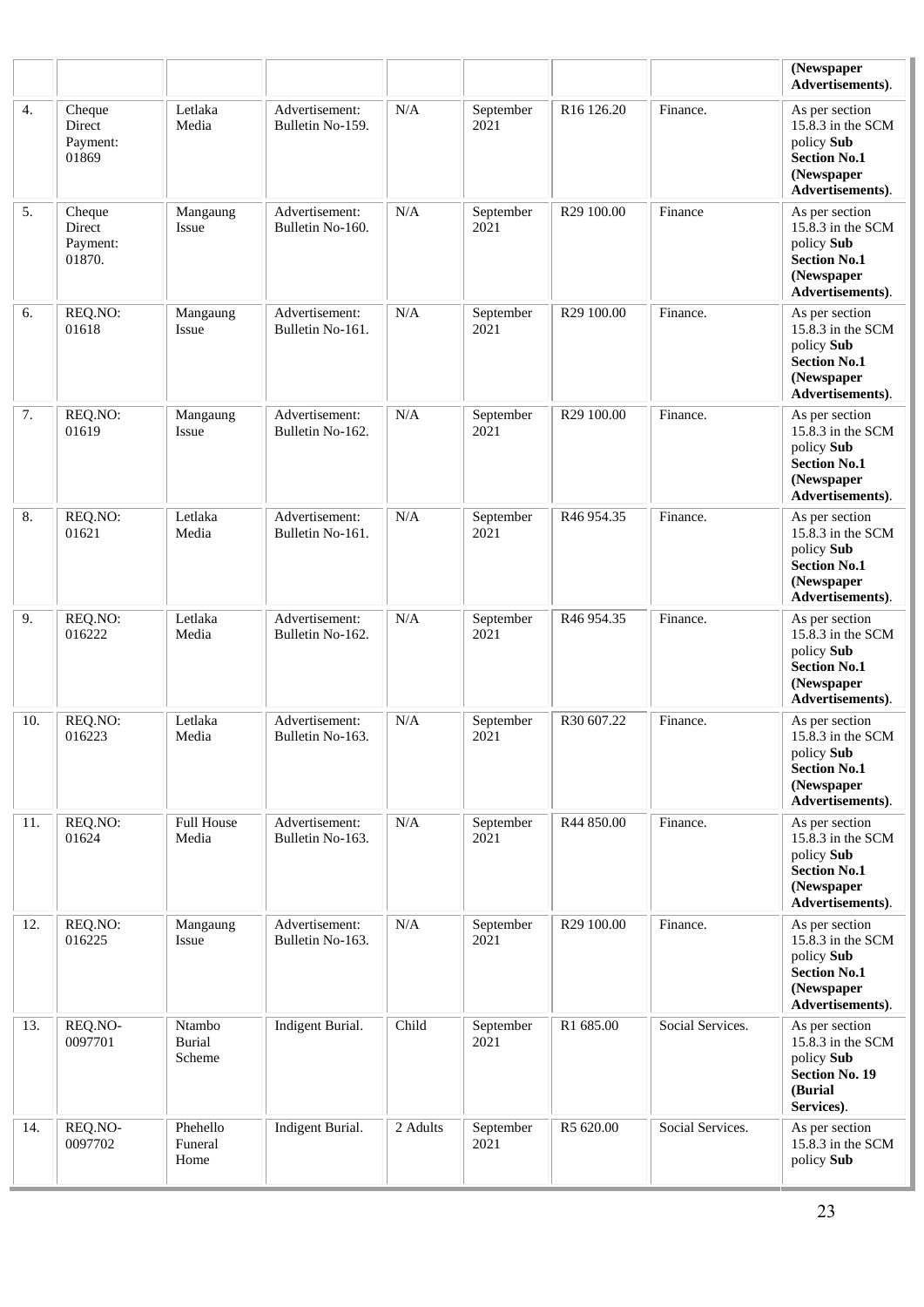|     |                    |                                      |                  |       |                   |                       |                  | <b>Section No. 19</b><br>(Burial<br>Services).                                                       |
|-----|--------------------|--------------------------------------|------------------|-------|-------------------|-----------------------|------------------|------------------------------------------------------------------------------------------------------|
| 15. | REQ.NO-<br>0097703 | Ratlou<br>Funeral<br>Parlour         | Indigent Burial. | Adult | September<br>2021 | R <sub>2</sub> 810.00 | Social Services. | As per section<br>15.8.3 in the SCM<br>policy Sub<br><b>Section No. 19</b><br>(Burial)<br>Services). |
| 16. | REQ.NO-<br>0097704 | Molly's<br>Funeral<br>Parlour        | Indigent Burial. | Adult | September<br>2021 | R <sub>2</sub> 810.00 | Social Services. | As per section<br>15.8.3 in the SCM<br>policy Sub<br><b>Section No. 19</b><br>(Burial<br>Services).  |
| 17. | REQ.NO-<br>0097705 | Goodwill<br><b>Burial</b><br>Society | Indigent Burial. | Adult | September<br>2021 | R <sub>2</sub> 810.00 | Social Services. | As per section<br>15.8.3 in the SCM<br>policy Sub<br><b>Section No. 19</b><br>(Burial<br>Services).  |
| 18. | REQ.NO-<br>0097706 | Goodwill<br><b>Burial</b><br>Society | Indigent Burial. | Adult | September<br>2021 | R <sub>2</sub> 810.00 | Social Services. | As per section<br>15.8.3 in the SCM<br>policy Sub<br><b>Section No. 19</b><br>(Burial<br>Services).  |
| 19. | REQ.NO-<br>0097707 | Goodwill<br><b>Burial</b><br>Society | Indigent Burial. | Adult | September<br>2021 | R <sub>2</sub> 810.00 | Social Services. | As per section<br>15.8.3 in the SCM<br>policy Sub<br><b>Section No. 19</b><br>(Burial<br>Services).  |
| 20. | REQ.NO-<br>0097708 | Molly<br>Funeral<br>Home             | Indigent Burial. | Adult | September<br>2021 | R <sub>2</sub> 810.00 | Social Services. | As per section<br>15.8.3 in the SCM<br>policy Sub<br><b>Section No. 19</b><br>(Burial<br>Services).  |
| 21. | REQ.NO-<br>0097709 | <b>B.T</b> Funeral<br>Services       | Indigent Burial. | Adult | September<br>2021 | R <sub>2</sub> 810.00 | Social Services. | As per section<br>15.8.3 in the SCM<br>policy Sub<br><b>Section No. 19</b><br>(Burial<br>Services).  |
| 22. | REQ.NO-<br>0097710 | Ubuntu<br>Funerals                   | Indigent Burial. | Adult | September<br>2021 | R <sub>2</sub> 810.00 | Social Services. | As per section<br>15.8.3 in the SCM<br>policy Sub<br><b>Section No. 19</b><br>(Burial<br>Services).  |
| 23. | REQ.NO-<br>0097711 | Ntamo Burial                         | Indigent Burial. | Adult | September<br>2021 | R <sub>2</sub> 810.00 | Social Services. | As per section<br>15.8.3 in the SCM<br>policy Sub<br><b>Section No. 19</b><br>(Burial<br>Services).  |
| 24. | REQ.NO-<br>0097712 | Thy<br>Kingdom<br>Funeral<br>Home    | Indigent Burial. | Adult | September<br>2021 | R <sub>2</sub> 810.00 | Social Services. | As per section<br>15.8.3 in the SCM<br>policy Sub<br><b>Section No. 19</b><br>(Burial<br>Services).  |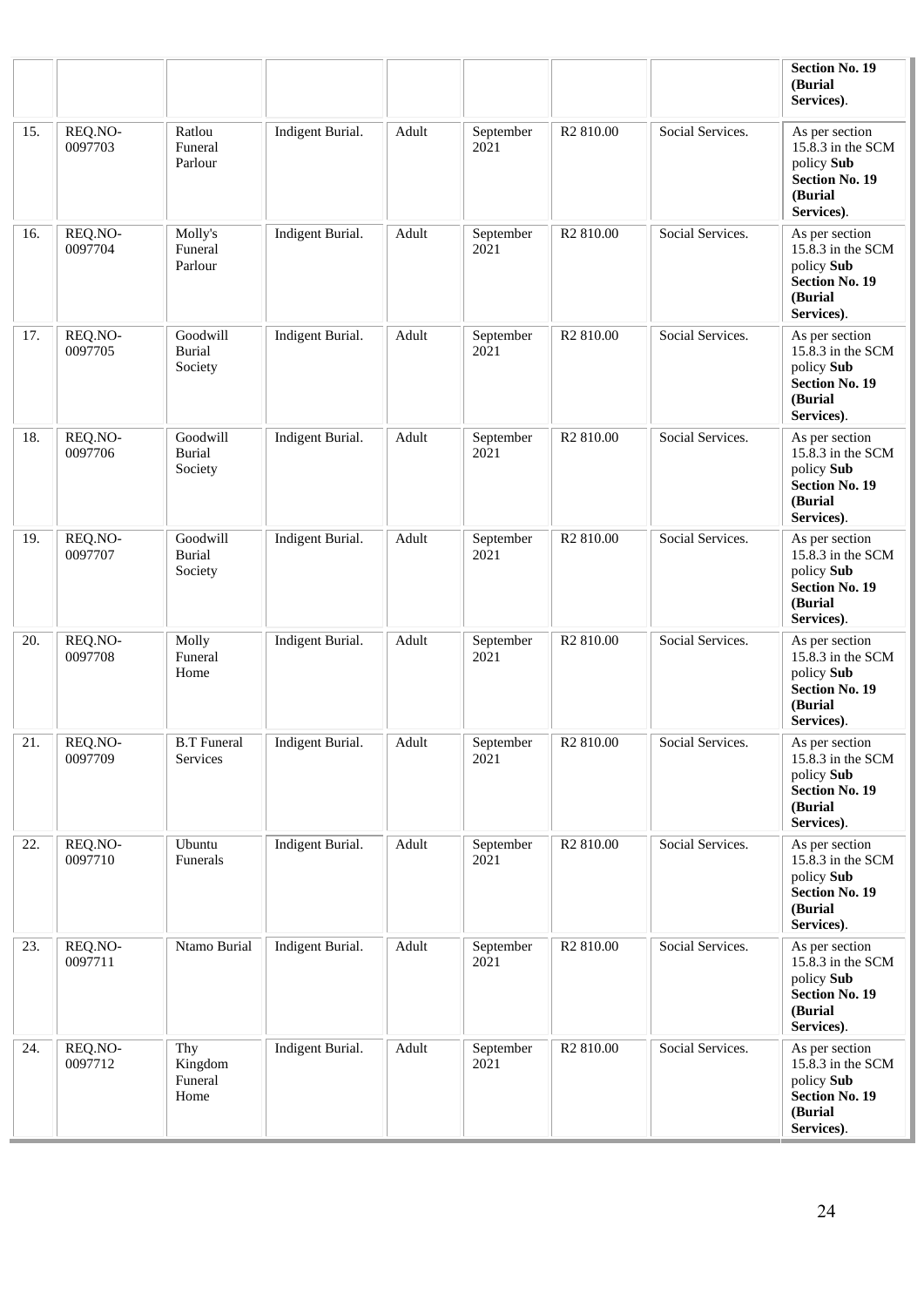| 25. | REQ.NO-<br>0097713 | <b>B.T</b> Funeral<br>Services                   | Indigent Burial.       | 2 Adults           | September<br>2021 | R5 620.00             | Social Services. | As per section<br>15.8.3 in the SCM<br>policy Sub<br><b>Section No. 19</b><br>(Burial<br>Services). |
|-----|--------------------|--------------------------------------------------|------------------------|--------------------|-------------------|-----------------------|------------------|-----------------------------------------------------------------------------------------------------|
| 26. | REQ.NO-<br>0097714 | <b>B.T</b> Funeral<br>Services                   | Indigent Burial.       | 2 Adults           | September<br>2021 | R5 620.00             | Social Services. | As per section<br>15.8.3 in the SCM<br>policy Sub<br><b>Section No. 19</b><br>(Burial<br>Services). |
| 27. | REQ.NO-<br>0097715 | Lehasa<br>Funeral<br>Directors                   | Indigent Burial.       | 1 Adult<br>1 Child | September<br>2021 | R4 495.00             | Social Services. | As per section<br>15.8.3 in the SCM<br>policy Sub<br><b>Section No. 19</b><br>(Burial<br>Services). |
| 28. | REQ.NO-<br>0097716 | Lindi Funeral<br>Parlour                         | Indigent Burial.       | Adult              | September<br>2021 | R <sub>2</sub> 810.00 | Social Services. | As per section<br>15.8.3 in the SCM<br>policy Sub<br><b>Section No. 19</b><br>(Burial<br>Services). |
| 29. | REQ.NO-<br>0097717 | Ponelopele<br>Tombstones<br>& Funeral<br>Service | Indigent Burial.       | Child              | September<br>2021 | R1 685.00             | Social Services. | As per section<br>15.8.3 in the SCM<br>policy Sub<br><b>Section No. 19</b><br>(Burial<br>Services). |
| 30. | REQ.NO-<br>0097718 | Phehello<br>Funeral<br>Home                      | <b>Indigent Burial</b> | Adult              | September<br>2021 | R <sub>2</sub> 810.00 | Social Services. | As per section<br>15.8.3 in the SCM<br>policy Sub<br><b>Section No. 19</b><br>(Burial<br>Services). |
| 31. | REQ.NO-<br>0097719 | Covision<br>Funeral<br>Home                      | Indigent Burial.       | Adult              | September<br>2021 | R <sub>2</sub> 810.00 | Social Services. | As per section<br>15.8.3 in the SCM<br>policy Sub<br><b>Section No. 19</b><br>(Burial<br>Services). |
| 32. | REQ.NO-<br>0097720 | Angels<br>Funeral.<br>Parlour                    | Indigent Burial.       | Adult              | September<br>2021 | R <sub>2</sub> 810.00 | Social Services. | As per section<br>15.8.3 in the SCM<br>policy Sub<br><b>Section No. 19</b><br>(Burial<br>Services). |
| 33. | REQ.NO-<br>0097721 | Twilight<br>Funeral<br>Home                      | Indigent Burial.       | Adult              | September<br>2021 | R <sub>2</sub> 810.00 | Social Services. | As per section<br>15.8.3 in the SCM<br>policy Sub<br><b>Section No. 19</b><br>(Burial<br>Services). |
| 34. | REQ.NO-<br>0097722 | <b>B.T</b> Funeral<br><b>Services</b>            | Indigent Burial.       | Adult              | September<br>2021 | R <sub>2</sub> 810.00 | Social Services. | As per section<br>15.8.3 in the SCM<br>policy Sub<br><b>Section No. 19</b><br>(Burial<br>Services). |
| 35. | REQ.NO-<br>0098990 | Ponelopele<br>Tombstones<br>& Funeral<br>service | Indigent Burial.       | Adult              | September<br>2021 | R <sub>2</sub> 810.00 | Social Services. | As per section<br>15.8.3 in the SCM<br>policy Sub<br><b>Section No. 19</b><br>(Burial<br>Services). |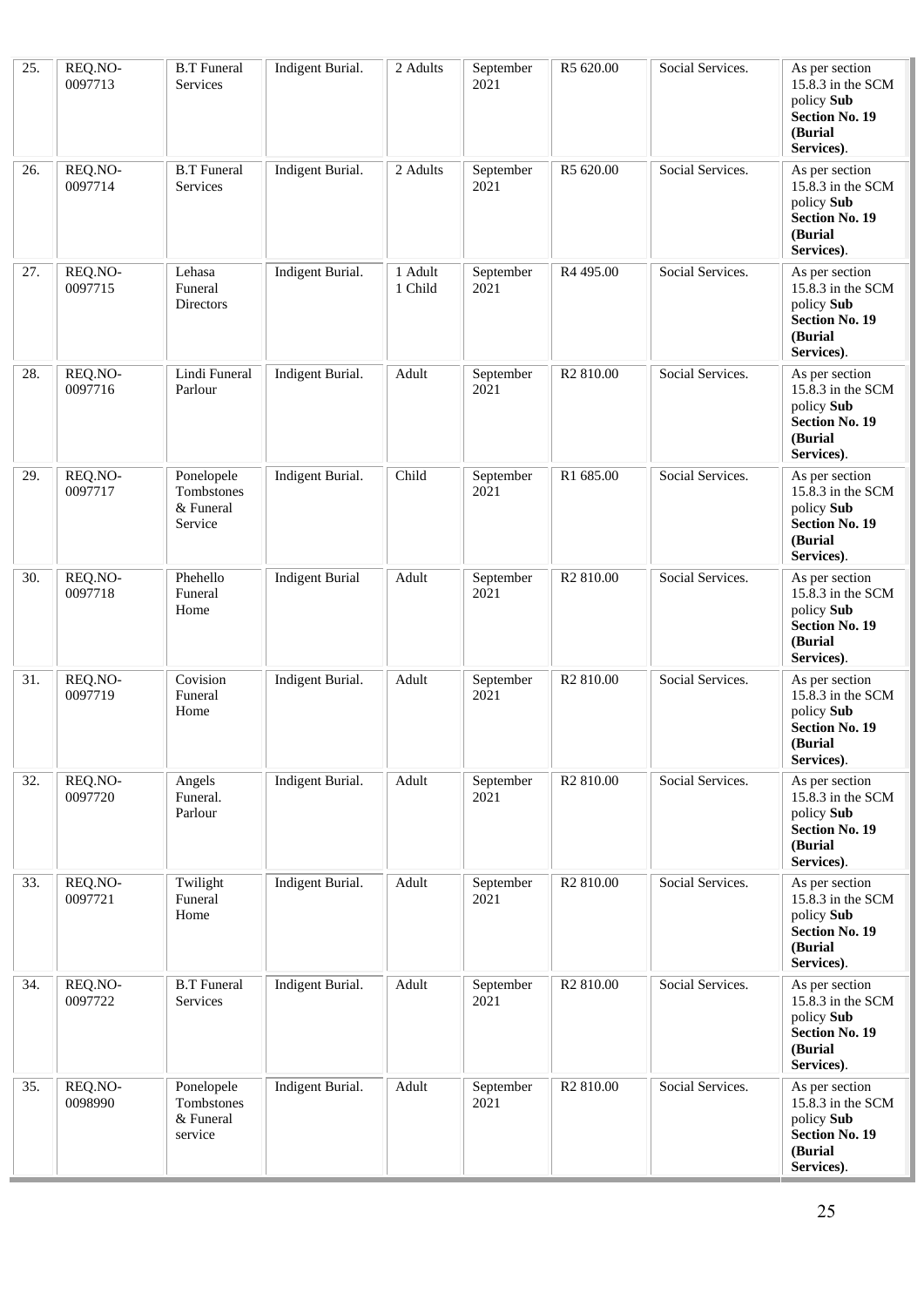| 36. | REQ.NO-<br>0098991 | Goodwill<br><b>Burial</b><br>Society | Indigent Burial. | Adult              | September<br>2021 | R <sub>2</sub> 810.00 | Social Services. | As per section<br>15.8.3 in the SCM<br>policy Sub<br><b>Section No. 19</b><br>(Burial<br>Services). |
|-----|--------------------|--------------------------------------|------------------|--------------------|-------------------|-----------------------|------------------|-----------------------------------------------------------------------------------------------------|
| 37. | REQ.NO-<br>0098992 | Phehello<br>Funeral<br>Home          | Indigent Burial. | Adult              | September<br>2021 | R <sub>2</sub> 810.00 | Social Services. | As per section<br>15.8.3 in the SCM<br>policy Sub<br><b>Section No. 19</b><br>(Burial<br>Services). |
| 38. | REQ.NO-<br>0098993 | <b>B.T</b> Funeral<br>Services       | Indigent Burial. | 1 Adult<br>1 Child | September<br>2021 | R <sub>4</sub> 495.00 | Social Services. | As per section<br>15.8.3 in the SCM<br>policy Sub<br><b>Section No. 19</b><br>(Burial<br>Services). |
| 39. | REQ.NO-<br>0098996 | Twilight<br>Funeral<br>Home          | Indigent Burial. | Adult              | September<br>2021 | R <sub>2</sub> 810.00 | Social Services. | As per section<br>15.8.3 in the SCM<br>policy Sub<br><b>Section No. 19</b><br>(Burial<br>Services). |
| 40. | REQ.NO-<br>0098997 | Phehello<br>Funeral<br>Home          | Indigent Burial. | Adult              | September<br>2021 | R <sub>2</sub> 810.00 | Social Services. | As per section<br>15.8.3 in the SCM<br>policy Sub<br><b>Section No. 19</b><br>(Burial<br>Services). |
| 41. | REQ.NO-<br>0098998 | Covision<br>Funeral<br>Home          | Indigent Burial. | Adult              | September<br>2021 | R <sub>2</sub> 810.00 | Social Services. | As per section<br>15.8.3 in the SCM<br>policy Sub<br><b>Section No. 19</b><br>(Burial<br>Services). |
| 42. | REQ.NO-<br>0098999 | Lithalethu.<br>Funeral<br>Parlour    | Indigent Burial. | Adult              | September<br>2021 | R <sub>2</sub> 810.00 | Social Services. | As per section<br>15.8.3 in the SCM<br>policy Sub<br><b>Section No. 19</b><br>(Burial<br>Services). |
| 43. | REQ.NO-<br>0099000 | <b>B.T</b> Funeral<br>Services       | Indigent Burial. | 2 Adults           | September<br>2021 | R5 620.00             | Social Services. | As per section<br>15.8.3 in the SCM<br>policy Sub<br><b>Section No. 19</b><br>(Burial<br>Services). |

#### **8. DEVIATIONS FROM NORMAL SCM PROCUREMENT PROCESSES DURING THE MONTH OF JULY – SEPTEMBER 2021.**

The following are the deviations recorded during the third quarter as required by Supply Chain Management Regulations and Section 16.3.1 of Mangaung Metropolitan Municipality SCM policy.

#### **JULY 2021.**

The following were deviations from normal SCM procurement process in terms of section 16.3 of the SCM Policy recorded during the month of April 2021.

| NO. | OF<br><b>NAME</b><br><b>SUPPLIER</b> | <b>SERVICE</b>                    | <b>MONTH</b> | VALUE $(R)$ | <b>DIRECTORATE</b>             | <b>PROVIDED</b><br><b>REASONS</b><br><b>USERS</b><br><b>BY</b> |
|-----|--------------------------------------|-----------------------------------|--------------|-------------|--------------------------------|----------------------------------------------------------------|
|     | Cedarwood Trading                    | Procurement of<br>Fuel for use in | July 2021    | R57 890.00  | Waste and Fleet<br>Management. | Emergency: Shortage of<br>Fuel Due to Covid 19<br>Lockdown.    |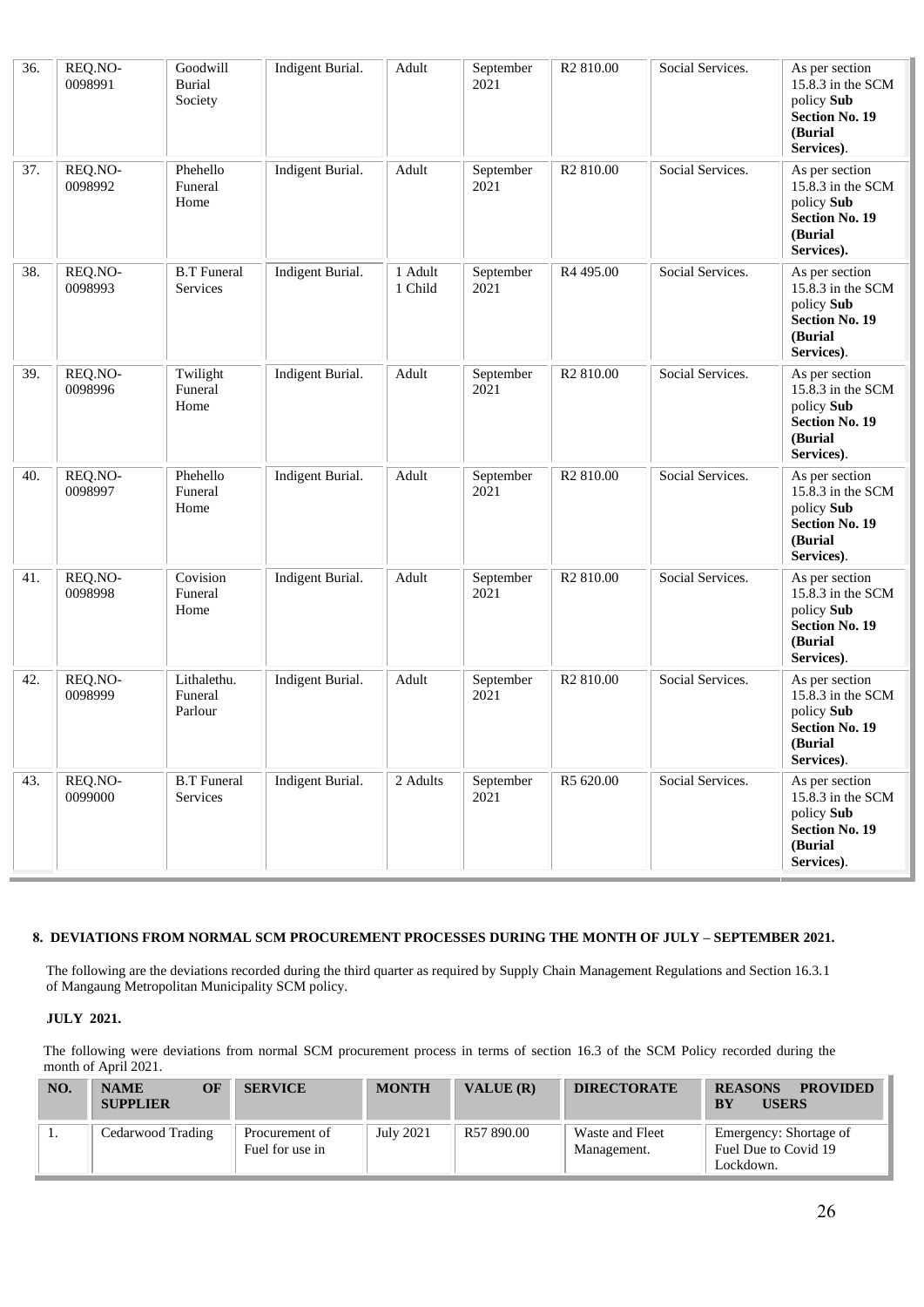|                  |                   | <b>MMM</b><br>(REQ.NO: 04823)                                      |                  |                         |                                |                                                             |
|------------------|-------------------|--------------------------------------------------------------------|------------------|-------------------------|--------------------------------|-------------------------------------------------------------|
| 2.               | Cedarwood Trading | Procurement of<br>Fuel for use in<br><b>MMM</b><br>(REQ.NO: 04822) | <b>July 2021</b> | R140 590.00             | Waste and Fleet<br>Management. | Emergency: Shortage of<br>Fuel Due to Covid 19<br>Lockdown. |
| 3.               | Cedarwood Trading | Procurement of<br>Fuel for use in<br><b>MMM</b><br>(REQ.NO:04821)  | <b>July 2021</b> | R <sub>45</sub> 020.00  | Waste and Fleet<br>Management. | Emergency: Shortage of<br>Fuel Due to Covid 19<br>Lockdown. |
| $\overline{4}$ . | Cedarwood Trading | Procurement of<br>Fuel for use in<br><b>MMM</b><br>(REQ.NO:04820)  | <b>July 2021</b> | R330 800.00             | Waste and Fleet<br>Management. | Emergency: Shortage of<br>Fuel Due to Covid 19<br>Lockdown  |
| 5.               | Cedarwood Trading | Procurement of<br>Fuel for use in<br><b>MMM</b><br>(REQNO: 04819)  | <b>July 2021</b> | R <sub>251</sub> 850.00 | Waste and Fleet<br>Management. | Emergency: Shortage of<br>Fuel Due to Covid 19<br>Lockdown. |
| 6.               | Cedarwood Trading | Procurement of<br>Fuel for use in<br><b>MMM</b><br>(REQ.NO:04818)  | <b>July 2021</b> | R661 600.00             | Waste and Fleet<br>Management. | Emergency: Shortage of<br>Fuel Due to Covid 19<br>Lockdown  |

## **AUGUST 2021.**

The following were deviations from normal SCM procurement process in terms of section 16.3 of the SCM Policy recorded during the month of August 2021.

| NO.              | <b>NAME OF</b><br><b>SUPPLIER</b> | <b>SERVICE</b>                                                     | <b>MONTH</b>   | VALUE (R)   | <b>DIRECTORATE</b>             | <b>REASONS PROVIDED</b><br><b>BY</b><br><b>USERS</b>           |
|------------------|-----------------------------------|--------------------------------------------------------------------|----------------|-------------|--------------------------------|----------------------------------------------------------------|
| 1.               | Cedarwood Trading                 | Procurement of<br>Fuel for use in<br><b>MMM</b><br>(REQ.NO:04829)  | August<br>2021 | R649 420,00 | Waste and Fleet<br>Management. | Shortage of<br>Emergency:<br>Fuel Due to Covid 19<br>Lockdown. |
| 2.               | Cedarwood Trading                 | Procurement of<br>Fuel for use in<br><b>MMM</b><br>(REQ.NO: 04828) | August<br>2021 | R287 840,00 | Waste and Fleet<br>Management. | Emergency: Shortage of<br>Fuel Due to Covid 19<br>Lockdown     |
| 3.               | Cedarwood Trading                 | Procurement of<br>Fuel for use in<br><b>MMM</b><br>(REO.NO:04827)  | August<br>2021 | R649 420,00 | Waste and Fleet<br>Management. | Emergency: Shortage of<br>Fuel Due to Covid 19<br>Lockdown     |
| $\overline{4}$ . | Cedarwood Trading                 | Procurement of<br>Fuel for use in<br><b>MMM</b><br>(REQ.NO: 04831) | August<br>2021 | R222 170,00 | Waste and Fleet<br>Management. | Emergency: Shortage of<br>Fuel Due to Covid 19<br>Lockdown.    |
| 5.               | Cedarwood Trading                 | Procurement of<br>Fuel for use in<br><b>MMM</b><br>(REO.NO 04830)  | August<br>2021 | R341 800,00 | Waste and Fleet<br>Management. | Emergency: Shortage of<br>Fuel Due to Covid 19<br>Lockdown.    |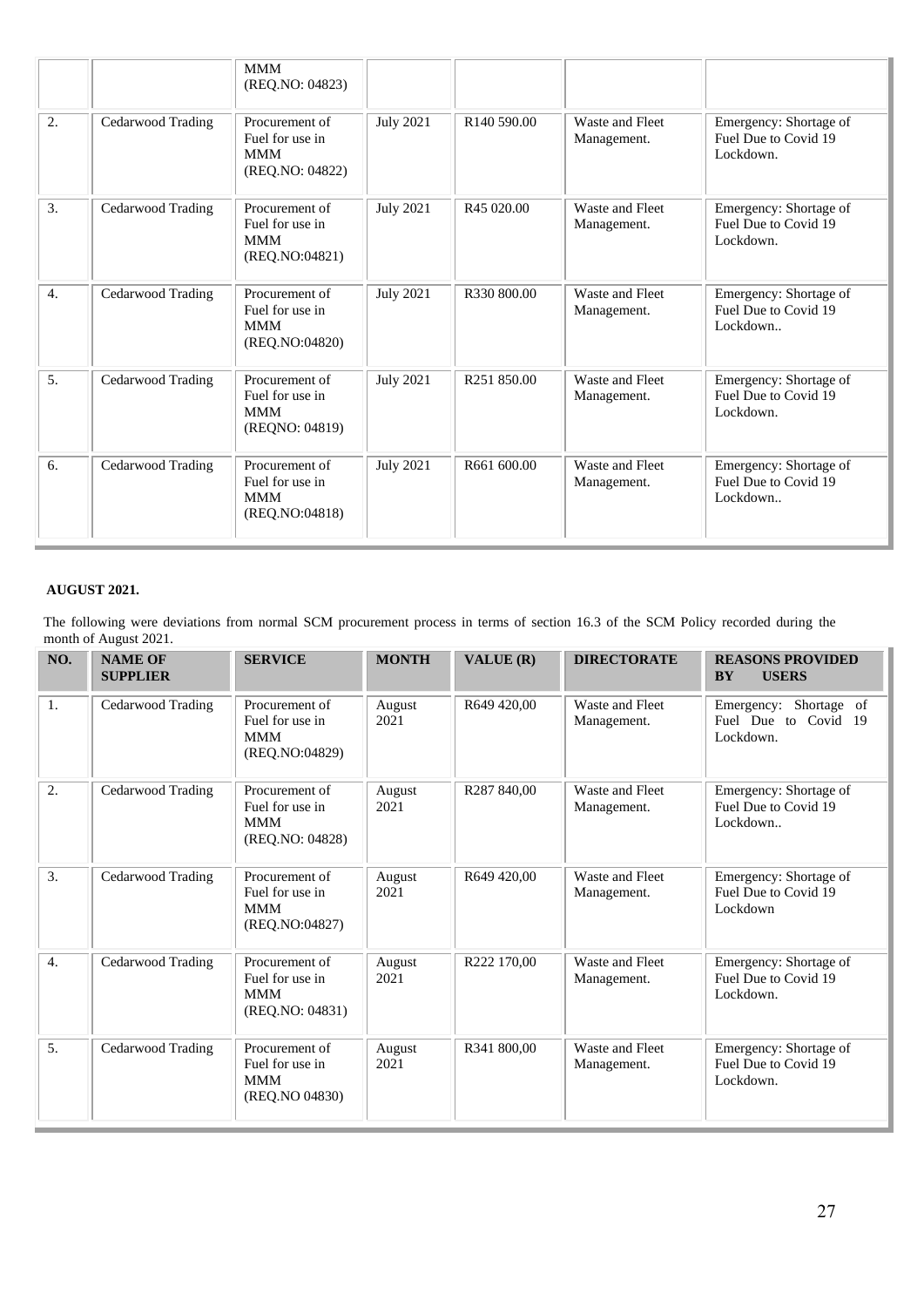The following were deviations from normal SCM procurement process in terms of section 16.3 of the SCM Policy recorded during the month of September 2021.

| NO. | <b>NAME OF</b><br><b>SUPPLIER</b>                       | <b>SERVICE</b>                                                                                                                                    | <b>MONTH</b>       | VALUE $(R)$             | <b>DIRECTORATE</b> | <b>REASONS PROVIDED BY</b><br><b>USERS</b>                                                                                  |
|-----|---------------------------------------------------------|---------------------------------------------------------------------------------------------------------------------------------------------------|--------------------|-------------------------|--------------------|-----------------------------------------------------------------------------------------------------------------------------|
|     | <b>Consolidated African</b><br>Technology (Pty)<br>Ltd. | Procurement of<br>additional software<br>and nine $(9)$<br>handheld devices<br>with cameras<br>utilised for reading<br>meter in Naledi<br>Region. | September<br>2021. | R <sub>189</sub> 111.75 | Finance.           | Single Provider: CAT is the Sole<br>Supplier, Owner, and Developer<br>of the route master devices and<br>software products. |

#### **B: LOGISTICS MANAGEMENT**

# **9.1 MONTHLY STOCK TAKING AS AT 31ST JULY 2021.**

| <b>STORE</b>             | <b>STOCK VALUE</b>        |
|--------------------------|---------------------------|
| <b>Maintenance Store</b> | R <sub>2</sub> 353 750.66 |
| <b>Mechanical Store</b>  | R 837 264.58              |
| <b>Consumable Store</b>  | 887 020.36<br>R           |
| <b>Stationery Store</b>  | R 543 233.67              |
| <b>TOTAL</b>             | R <sub>4</sub> 621 269.27 |

### **9.2 MONTHLY STOCK TAKING AS AT 31ST AUGUST 2021**

| <b>STORE</b>             | <b>STOCK VALUE</b>        |
|--------------------------|---------------------------|
| <b>Maintenance Store</b> | R <sub>2</sub> 438 799.96 |
| <b>Mechanical Store</b>  | R 720 146.26              |
| Consumable Store         | R <sub>1</sub> 269 546.28 |
| <b>Stationery Store</b>  | 526 464.07<br>R           |
| <b>TOTAL</b>             | R4 954 956.57             |

# **9. 3 MONTHLY STOCK TAKING AS AT 30TH SEPTEMBER 2021**

| <b>STORE</b>            | <b>STOCK VALUE</b>        |
|-------------------------|---------------------------|
| Maintenance Store       | R <sub>2</sub> 346 627.90 |
| <b>Mechanical Store</b> | R 655 178.69              |
| Consumable Store        | R <sub>1</sub> 099 870.48 |
| <b>Stationery Store</b> | 641 031.84<br>R           |
| <b>TOTAL</b>            | R <sub>4</sub> 742 708.91 |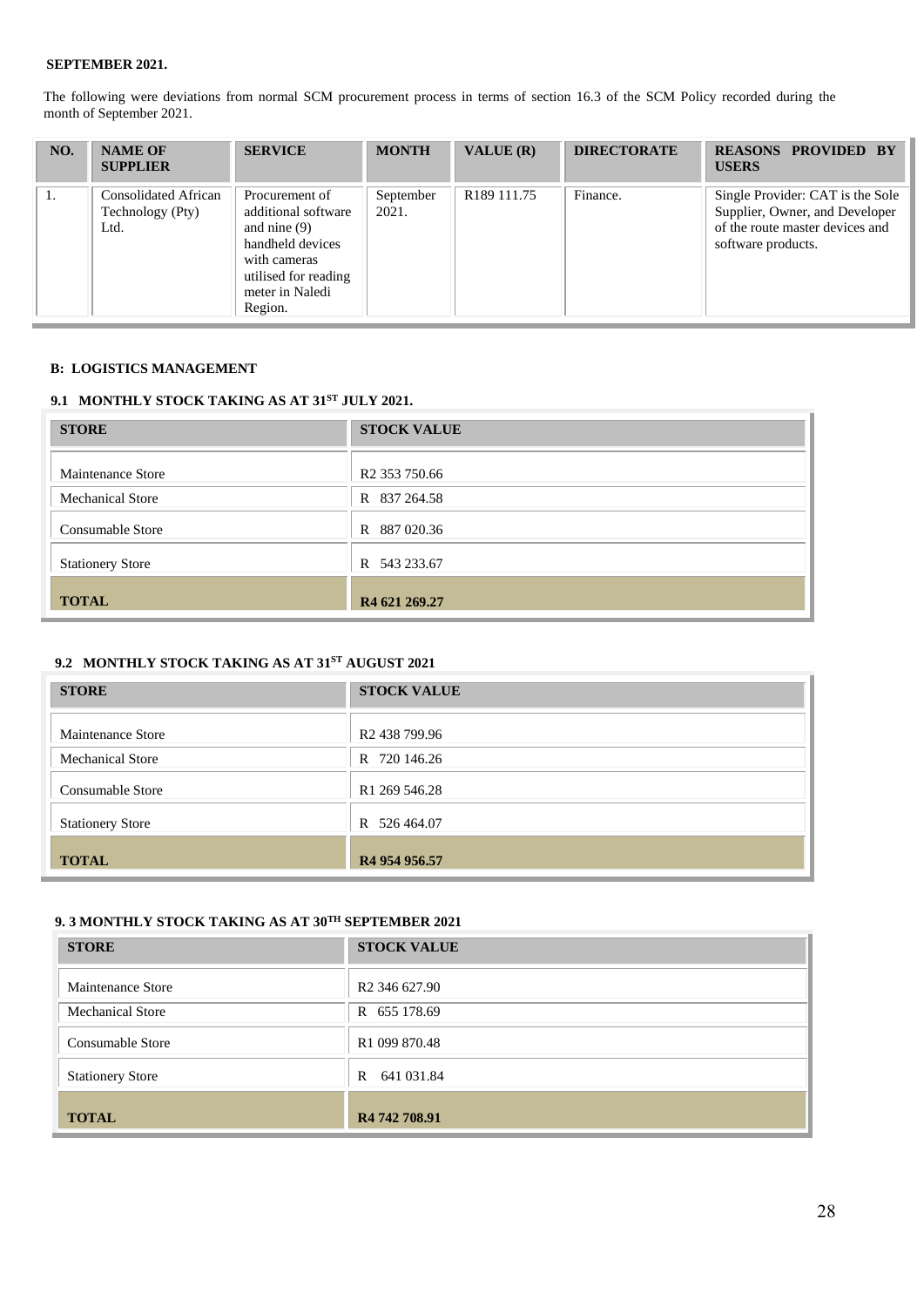# **10. STORES BALANCING AT 30TH SEPTEMBER 2021**

| <b>GL VOTE NUMBER</b> | <b>STORE NAME</b>       | <b>GENERAL LEDGER</b><br><b>CLOSING</b><br><b>BALANCE</b> | <b>STOCK LIST</b><br><b>CLOSING</b><br><b>BALANCE</b> | <b>DIFFERENCE</b> |
|-----------------------|-------------------------|-----------------------------------------------------------|-------------------------------------------------------|-------------------|
| 9000055011030         | Maintenance Store       | R <sub>2</sub> 346 627.90                                 | R <sub>2</sub> 346 627.90                             | R0.00             |
| 9000055011001         | <b>Mechanical Store</b> | R 655 178.69                                              | R 655 178.69                                          | R <sub>0.00</sub> |
| 9000055011002         | Consumable Store        | R <sub>1</sub> 099 870.48                                 | R <sub>1</sub> 099 870.48                             | R <sub>0.00</sub> |
| 9000055011008         | <b>Stationery Store</b> | 641 031.84<br>R                                           | 641 031.84<br>R                                       | R <sub>0.00</sub> |
| <b>TOTAL</b>          |                         | R <sub>4</sub> 742 708.91                                 | R <sub>4</sub> 742 708.91                             | <b>R0.00</b>      |

### **11. SUMMARY OF STOCK VARIANCE REPORT:**

11.1 The following were shortages/surplus noted during the month of July 2021.

| NO. | <b>ITEM</b><br><b>NUMBER</b>                                          | <b>ITEM</b><br><b>DESCRIPTION</b> | <b>OTY</b> | <b>UNIT</b><br><b>PRICE</b> | <b>AMOUNT</b> | <b>REASONS</b> | <b>RETURN</b><br><b>NUMBER</b> | <b>RETURN</b><br><b>DATE</b> |  |
|-----|-----------------------------------------------------------------------|-----------------------------------|------------|-----------------------------|---------------|----------------|--------------------------------|------------------------------|--|
|     | There were no shortage/surpluses noted during the month of July 2021. |                                   |            |                             |               |                |                                |                              |  |

#### 11.2 The following were shortages/surplus noted during the month of August 2021.

| NO.                                                                     | <b>ITEM</b><br><b>NUMBER</b> | <b>ITEM</b><br><b>DESCRIPTION</b> | <b>OTY</b> | <b>UNIT</b><br><b>PRICE</b> | <b>AMOUNT</b> | <b>REASONS</b> | <b>RETURN</b><br><b>NUMBER</b> | <b>RETURN</b><br><b>DATE</b> |  |
|-------------------------------------------------------------------------|------------------------------|-----------------------------------|------------|-----------------------------|---------------|----------------|--------------------------------|------------------------------|--|
| There were no shortage/surpluses noted during the month of August 2021. |                              |                                   |            |                             |               |                |                                |                              |  |

11.3 The following were shortages/surplus noted during the month of September 2021.

| NO. | <b>ITEM</b><br><b>NUMBER</b>                                               | <b>ITEM</b><br><b>DESCRIPTION</b> | <b>OTY</b> | <b>UNIT</b><br><b>PRICE</b> | <b>AMOUNT</b> | <b>REASONS</b> | <b>RETURN</b><br><b>NUMBER</b> | <b>RETURN</b><br><b>DATE</b> |  |  |
|-----|----------------------------------------------------------------------------|-----------------------------------|------------|-----------------------------|---------------|----------------|--------------------------------|------------------------------|--|--|
|     | There were no shortage/surpluses noted during the month of September 2021. |                                   |            |                             |               |                |                                |                              |  |  |

12.1 The following were obsolete/ redundant, and damages noted during the month July 2021.

| NO.                                                                                | <b>DATE</b><br><b>LAST</b><br><b>ISSUED</b> | <b>ITEM</b><br><b>DESCRIPTION</b> | <b>ITEM</b><br><b>NUMBER</b> | <b>OTY IN</b><br><b>STOCK</b> | <b>UNIT</b><br><b>PRICE</b> | <b>AMOUNT</b> | <b>REASONS</b> |  |  |
|------------------------------------------------------------------------------------|---------------------------------------------|-----------------------------------|------------------------------|-------------------------------|-----------------------------|---------------|----------------|--|--|
| There were no obsolete/ redundant and damages noted during the month of July 2021. |                                             |                                   |                              |                               |                             |               |                |  |  |

### 12.2 The following were obsolete/ redundant, and damages noted during the month of August 2021.

| NO.                                                                                  | <b>DATE</b><br><b>LAST</b><br><b>ISSUED</b> | <b>ITEM</b><br><b>DESCRIPTION</b> | <b>ITEM</b><br><b>NUMBER</b> | <b>OTY IN</b><br><b>STOCK</b> | <b>UNIT</b><br><b>PRICE</b> | <b>AMOUNT</b> | <b>REASONS</b> |  |  |
|--------------------------------------------------------------------------------------|---------------------------------------------|-----------------------------------|------------------------------|-------------------------------|-----------------------------|---------------|----------------|--|--|
| There were no obsolete/ redundant and damages noted during the month of August 2021. |                                             |                                   |                              |                               |                             |               |                |  |  |